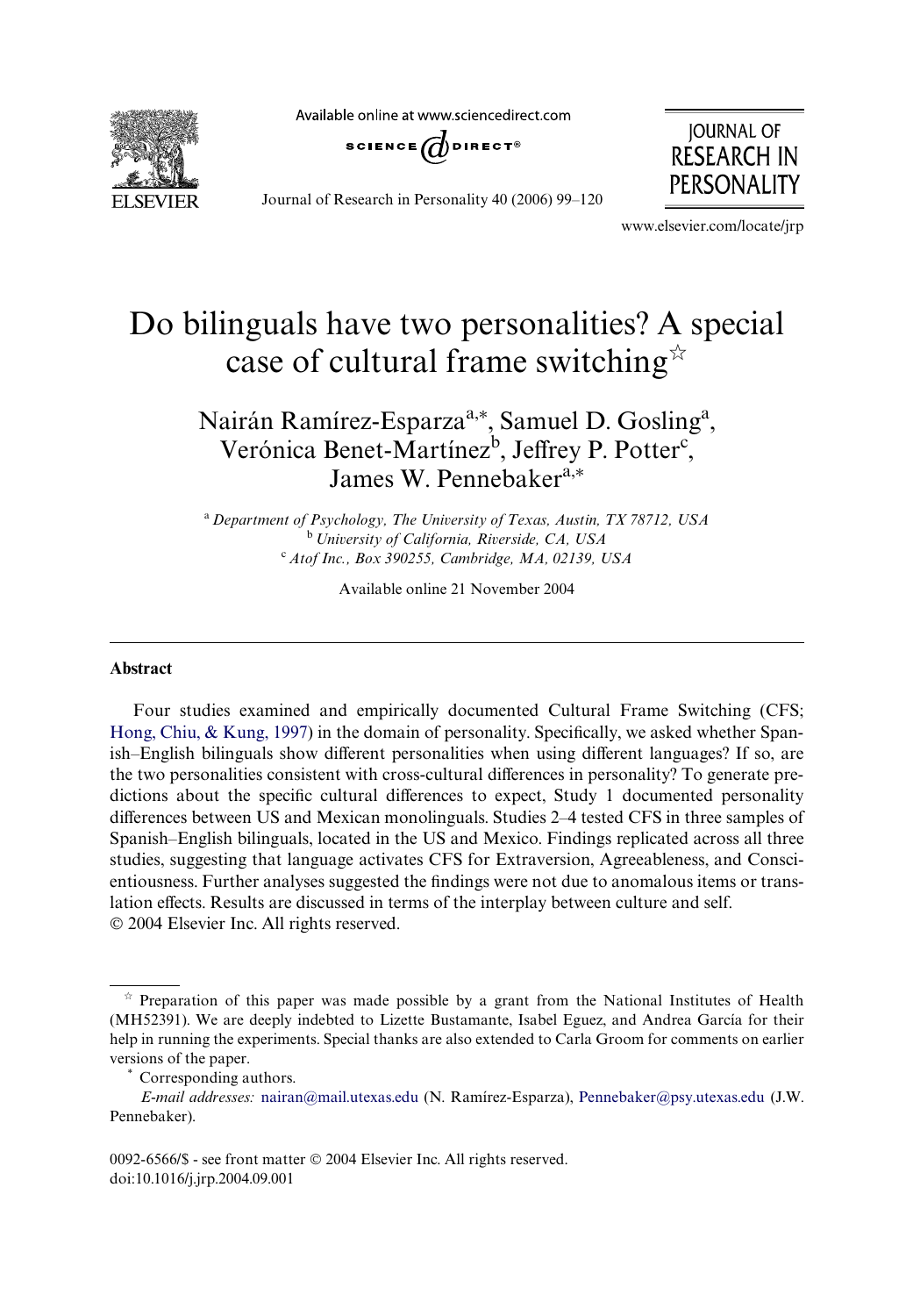*Keywords:* Cultural frame switching; Personality; Bicultural; Bilinguals

# **1. Introduction**

"Learn a new language and get a new soul" (Czech proverb)

By some estimates, half the world's population is bilingual and many others are multilingual [\(Grosjean, 1982](#page-20-1)). With regard to this group, it has often been noted, sometimes by bilinguals themselves, that bilinguals express different personalities when they speak in different languages. Indeed, previous research has even provided some support for the idea that language influences bilinguals' responses to value-related surveys (e.g., [Ralston, Cunni](#page-21-0)ff,  $\&$  Gustafson, 1995). One of the most compelling theoretical explanations for these phenomena is the *Cultural Frame Switching* effect (CFS; [Hong, Chiu, & Kung, 1997;](#page-20-0) [Hong, Morris, Chiu, & Benet-Martínez,](#page-20-2) [2000](#page-20-2)), where bicultural individuals shift values and attributions in the presence of culture-relevant stimuli.

Bicultural individuals are those who have two internalized cultures that can guide their feelings, thoughts, and actions ([Hong et al., 2000; LaFromboise, Coleman, &](#page-20-2) [Gerton, 1993\)](#page-20-2). Recent research on bicultural individuals has shown that the presence of culture-specific cues can elicit culture-specific attributions and values. For instance, in one series of studies, Chinese American biculturals displayed more internal attributions when primed with American icons (e.g., American flag, Superman), and more external attributions when primed with Chinese icons (e.g., Chinese dragon, Great Wall) [\(Benet-Martínez, Leu, Lee, & Morris, 2002; Hong et al., 2000\)](#page-19-0). Similarly, Hong Kong Chinese and Chinese Americans generated more collective self-descriptions when their Chinese identity was activated, than did North Americans. On the other hand, North Americans and Chinese Americans generated more individual self-descriptions, when their American identity was activated, than did Hong Kong Chinese [\(Hong, Ip, Chiu, Morris, & Menon, 2001\)](#page-20-3).

Bilinguals tend to be bicultural (e.g., [LaFromboise et al., 1993](#page-20-4)). So one potential explanation for the language-dependent changes observed in bilinguals' personalities is that these individuals undergo a cultural frame switch when they change from one language to another. Previous research has provided some support for the idea that language can prime bilinguals' responses to surveys [\(Bond & Yang, 1982; Ralston et](#page-19-1) [al., 1995; Yang & Bond, 1980\)](#page-19-1). In one study, Chinese bilinguals who responded to a questionnaire in English endorsed more values and norms associated with the English-speaking world than did Chinese bilinguals who responded to the same ques-tionnaire in Chinese [\(Bond & Yang, 1982](#page-19-1)); however their findings were mixed and they even identified the opposite pattern in some cases. In a more recent investigation, Hong Kong bilingual-Chinese managers who responded to a values questionnaire in English displayed means closer to a group of American managers in the US than did the bilingual-Chinese managers who responded to the same questionnaire in Chinese ([Ralston et al., 1995](#page-21-0)).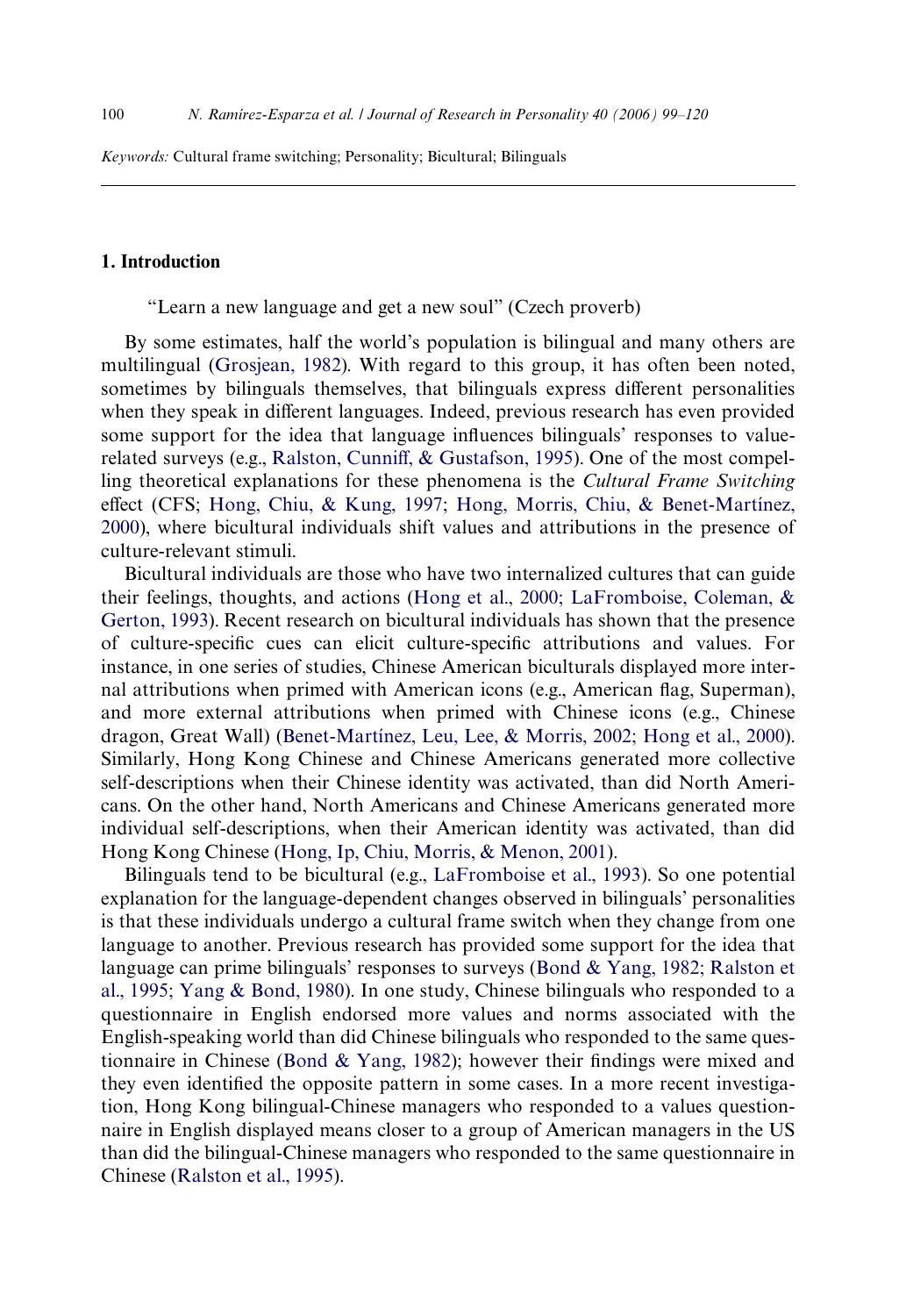Such effects have been explained in terms of *cultural accommodation* [\(Bond &](#page-19-1) [Yang, 1982\)](#page-19-1), a phenomenon that is conceptually equivalent to CFS. Much like CFS, cultural accommodation is seen when bilinguals respond to situations (e.g., when completing a questionnaire) in a manner that accommodates or favors the culture associated with the language they are currently using. This is because the language itself primes the bilinguals' culture-specific values, attitudes, and memories, which in turn affect that behavior (e.g., their responses to a questionnaire). Thus, when bilinguals answer an instrument in their native language their responses will reflect the values and attitudes associated with that language. When they respond to a questionnaire in their second language, they may favor norms and values associated with that language.

Thus, research on CFS shows that bilinguals display different values and attitudes when responding to questionnaires in different languages. However, it is not clear whether CFS occurs in personality traits. For this to occur, language would have to be a sufficiently strong cue to activate a response and personality would have to be sufficiently malleable to shift in response to the cues. These considerations suggest that any changes in personality due to language could be subtle.

Ideally, a test of CFS in bilinguals would include the following three features. First, it should be established that cross-cultural differences in personality exist; if there are no differences between monolinguals in each culture, how could CFS be used to explain any observed differences when bilinguals are tested in their two languages? Second, an instrument should be used that has established cross-cultural credentials; these credentials should include not only a history of replication of effects across cultures, but also a way of determining that mean levels are not due to differential functioning of the questionnaire items across cultures. Third, given the potential subtlety of the frame switching effects and the possibility that any effects reflect local or transitory influences (rather than robust, cross-cultural influences), replication across populations should be sought. We next review the past research and evaluate it with respect to these three features.

# *1.1. Past research on cross-language personality differences using bilinguals*

Despite the widespread belief that one's language influences one's personality, very few studies have looked at the effects of language usage on personality. [McCrae,](#page-21-1) [Yik, Trapnell, Bond, and Paulhus \(1998\)](#page-21-1) did report language-related differences in personality in a large sample of bilingual Hong Kong undergraduates; however, these differences were attributed to a measurement artifact.

But other studies report personality differences in bilinguals and do explain the findings as a function of cultural shifts. For example, Ervin  $(1964)$  examined whether French–English bilinguals would show different personalities when responding to the Thematic Apperception Test (TAT) in English versus French. A few intriguing findings emerged, showing glimpses of support for a CFS phenomenon. For example, one finding suggested that women participants, but not men, used more achievement themes in English than in French. Ervin inferred that women used more achievements themes in English because American culture is less concerned with social roles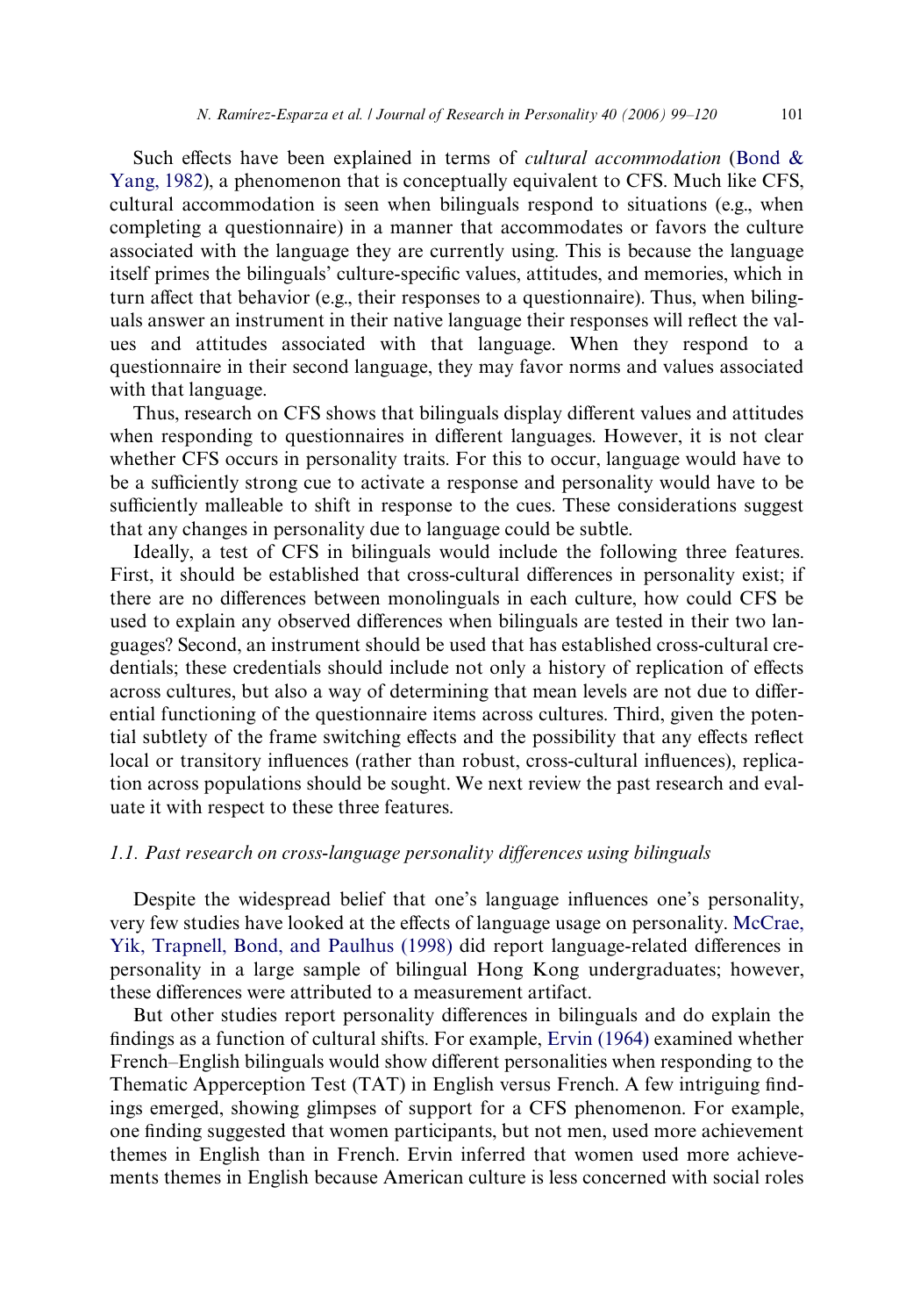than is French culture (e.g., the role of housewife is more part of the French culture than the American culture). Ervin also found more verbal aggression toward peers in French stories than in English stories. She suggested that this was due to the fact that French education emphasizes the use of oral argument in defense of insults from others. Finally, she found that themes of autonomy were more common in French stories than in English stories. She speculated that this was because French, but not American, families tend to withdraw after disagreement.

[Ervin's \(1964\)](#page-20-5) findings provide some support for the CFS hypothesis, but they are far from conclusive. Moreover, they are subjected to three limitations. First, no comparative evidence was given regarding the kind of stories French-speaking people living in France and English-speaking people living in the US typically provide. Second, the cross-cultural generalizability of the TAT was not established. Third, no evidence was provided for the replicability of the effects in different populations.

More evidence that language is related to personality was provided by a study using the California Psychological Inventory (CPI) in Spanish–English bilinguals [\(Hull, 1996\)](#page-20-6). The results showed some support for the CFS effect. For example, bilinguals' scores in the *Good Impression* factor were higher in Spanish than in English. [Hull \(1996\)](#page-20-6) conjectured that bilinguals showed this tendency because in the Spanishspeaking culture, like in other collectivist cultures, there is greater concern about interpersonal harmony and pleasing others [\(Marín & Marín, 1991\)](#page-20-7), and also because group affiliation is valued more strongly ([Shkodriani & Gibbons, 1995\)](#page-21-2). In addition, bilinguals showed more *Intellectual EYciency* when responding in English rather than in Spanish. Hull argues that this finding results from the widespread belief that the American–English culture, at the pinnacle of individualistic culture, emphasizes more achievement aspirations than does Spanish-speaking culture ([Díaz-Guerrero &](#page-19-2) [Szalay, 1991; Madsen & Kagan, 1973](#page-19-2)).

Although [Hull's study \(1996\)](#page-20-6) also provides some support for CFS, it too suffers from a number of limitations. First, as Hull himself points out, the CPI has been criticized as lacking a factorial foundation (see [Domino, 1985; Eysenk, 1985; Gold](#page-19-3)[berg, 1972\)](#page-19-3). And, as in Ervin's study, no clear comparative evidence is provided regarding CPI differences between monolinguals who speak either English or Spanish. Finally, as in Ervin's study, the findings have not been replicated in multiple samples.

# *1.2. The present research*

The main goal of this research was to establish and empirically document the CFS effect in the personality domain. We chose to study this phenomenon with Spanish– English bilinguals because there is a widespread belief that Spanish speakers have very different values and attitudes from English-speakers [\(Benet-Martínez & John,](#page-19-4) [2000; Díaz-Guerrero & Szalay, 1991; Hofstede, 1980; Marín & Marín, 1991](#page-19-4)). In addition, there exists a personality questionnaire that has been extensively examined and validated in both Spanish and English. Building on the important earlier work of [Ervin](#page-20-5)  $(1964)$  and Hull  $(1996)$ , we tested whether Spanish–English bilinguals display different personalities in Spanish and English in ways that reflect the personality tendencies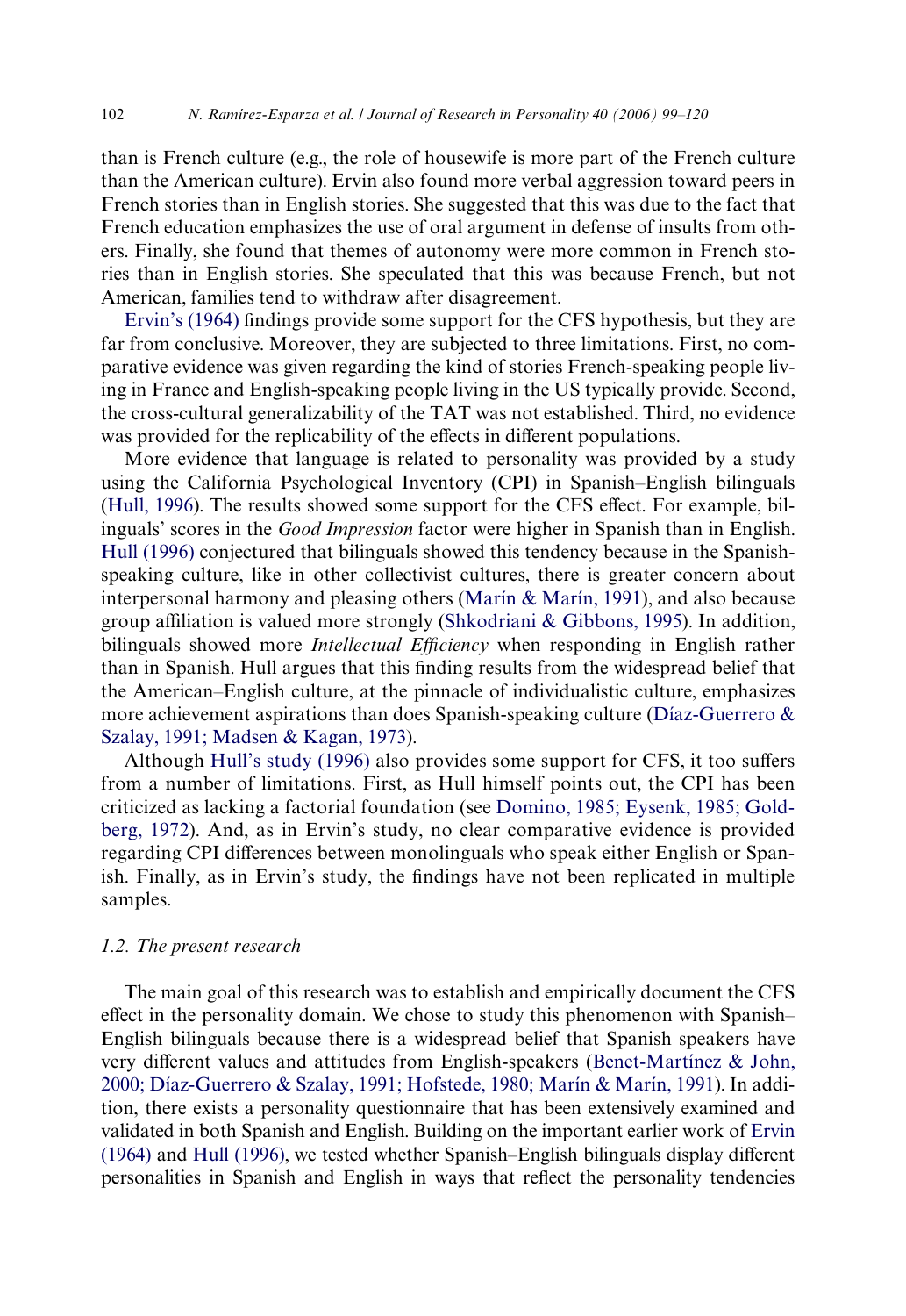associated with each language–culture. Furthermore, we evaluated the robustness of the effects by searching replication across samples in Mexico and the US.

We started by generating predictions for the specific cultural differences to expect by examining personality differences between English and Spanish-speaking cultures (operationalized in this research as individuals living the US or Mexico, respectively). English-speaking Americans and Spanish-speaking Mexicans were the most appropriate comparison group because the majority of bilinguals to which we have access have a cultural background both from Mexico and the US. Specifically, most of the bilinguals in our samples were either immigrants from Mexico now living in the US, Mexican residents who learned English in the US, or second generation Mexican Americans (i.e., US-born individuals whose parents are from Mexico).

As noted above, we tested the robustness of the CFS effects by seeking replication across samples. In particular we used within-subjects designs in three samples of Spanish–English bilinguals who completed both the Spanish and English version of a personality questionnaire. It is important to note that we relied only on bilinguals who met very high standards of bilingual proficiency. The advantage of using high standards is that participants are very confident using both languages and can reasonably be assumed to adopt either language and, if the CFS effect holds, activate the relevant cognitive and affective associations ([Hong et al., 2000](#page-20-2)). Had we used lower standards of bilingual proficiency, then a failure to find a language effect would be inconclusive. The disadvantage of using very high standards of bilingual proficiency is that large samples of true bilinguals are difficult to find. Thus, with small samples, we judge the robustness of the effects by their replicability across independent sam-ples rather than by their statistical significance ([Thompson, 1994, 1999;](#page-21-3) Wilkinson  $\&$ [the task force on statistical inference, 1999\)](#page-21-4).

#### *1.3. Measurement of personality*

Which elements of personality should be examined? Given the scarcity of previous cross-cultural research using the same questionnaire in Spanish-speaking cultures vs. English-speaking cultures it is important to examine a broad array of traits. Moreover, the instrument assessing those traits should be well established and should exist in multiple languages. The broadest and most widely used model of personality traits is provided by the Big-Five framework. In this framework, each bipolar factor (e.g., Extraversion vs. Introversion) summarizes several more specific facets (e.g., Sociability), which in turn, subsume a large number of even more specific traits (e.g., talkative, outgoing). Several instruments have been developed to assess the Big Five dimensions. Which of these is most appropriate for the current research? One scale stands out as being particularly well suited for our purposes: the Big Five Inventory (BFI). This instrument has enjoyed wide use in the field due to its efficiency, brevity, and good psychometric properties [\(John, 1990; John & Srivastava, 1999\)](#page-20-8). More important, the instrument has been carefully translated to Spanish and rigorous tests have shown it to have good psychometric properties in English and Spanish-speaking samples [\(Benet-Martínez & John, 1998; Rodríguez & Church, 2003\)](#page-19-5). Two studies by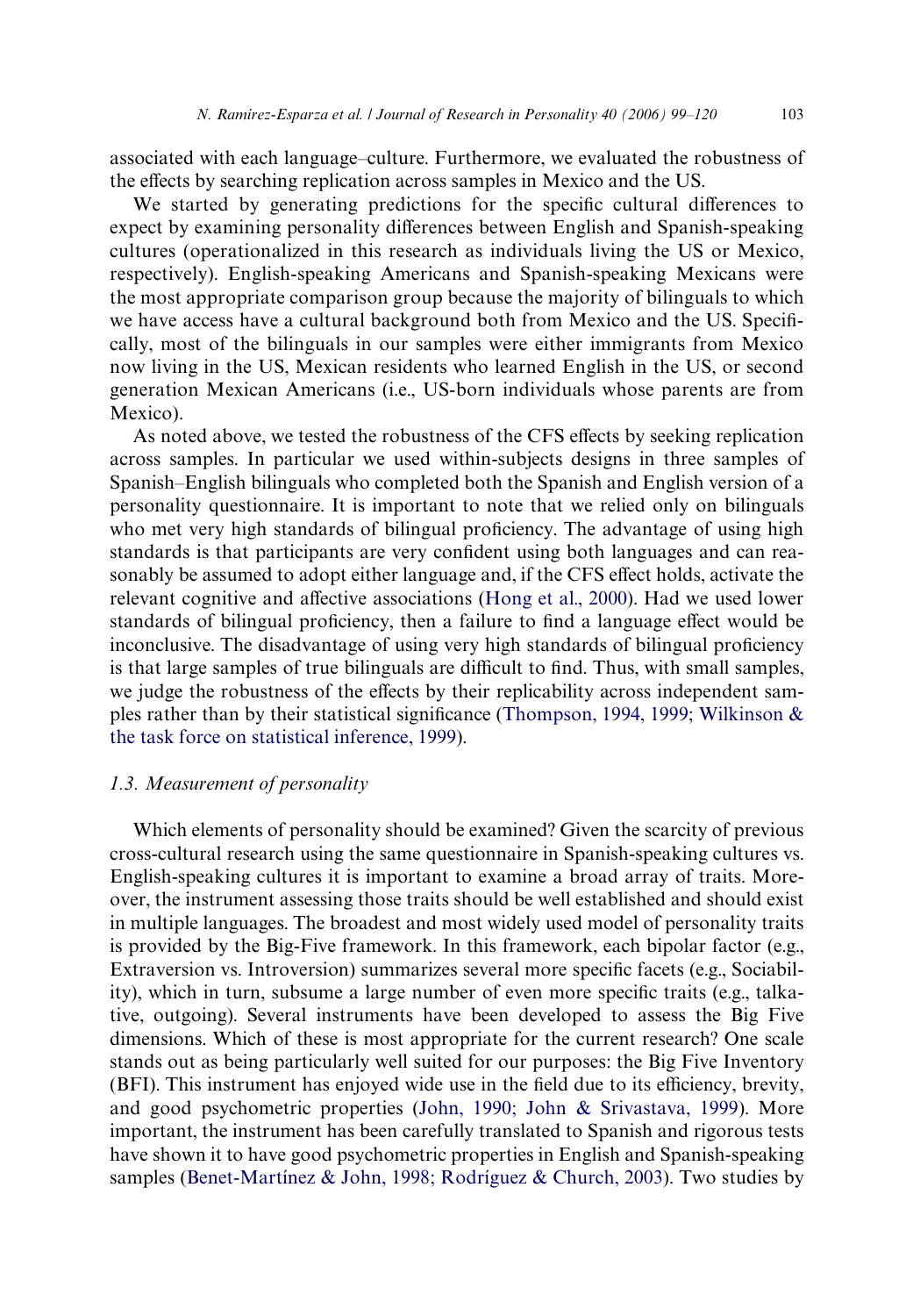[Benet-Martínez and John \(1998\)](#page-19-5) supported the generalizability of the instrument across student and working-class populations. Therefore, the BFI was adopted for the present research.

Both the English and Spanish BFI have 44 items with a 5-point Likert scale, that ranges from 1 *(disagree strongly)* to 5 *(agree strongly)*. The five dimensions that the questionnaire measures are: Extraversion (8 items), Agreeableness (9 items), Conscientiousness (9 items), Neuroticism (8 items), and Openness (10 items).

#### *1.4. Overview of research*

In four studies we tested the CFS effect. In Study 1, with a sample of English speakers and Spanish speakers we derived predictions for the particular personality differences to expect. In Studies  $2-4$ , we examined the replicability of the CFS phenomenon in three different samples of bilinguals.

# **2. Study 1: Deriving predictions for expected personality differences**

What specific personality differences should be expected across English and Spanish-speaking cultures? Previous research has reported some personality differences between individuals living in American and Mexican cultures. For example, [Díaz-](#page-19-6)[Guerrero \(1982\)](#page-19-6) found that Mexicans show an avoidant personality under stressful situations, whereas individuals from the US seek to confront them. Other research on responses to stressful situations has shown that Mexican culture values a response characterized as being peaceful, serene, calm, and tranquil, whereas US culture values a response characterized as being active, resourceful, energetic, and effective [\(Díaz-](#page-19-7)[Loving & Draguns, 1999; LaRosa & Díaz-Loving, 1991](#page-19-7)).

Other traits that have been associated with the Mexican culture include abnegation and nonassertiveness ([Díaz-Guerrero, Díaz-Loving, & Rodríguez de Díaz,](#page-19-8) [2001](#page-19-8)) and "*simpatia*" [\(Triandis, Marín, Lisansky, & Betancourt, 1984](#page-21-5)). The first two traits refer to a behavioral disposition to put others' needs before one's own needs. *Simpatía* is a construct characterizing individuals who value positive behav-ior, are agreeable, and avoid interpersonal conflict and negative behaviors. [Díaz-](#page-19-7)[Loving and Draguns \(1999\)](#page-19-7) described *simpatía* as being manifested in Mexican culture in terms of individuals who value "expressive sociability, positive mood states, affectionate social interactions, and reflective, serene, calm, and tranquil attitudes" (p. 121).

These studies did not assess Big Five traits directly and although they offer some clues as to the kind of cross-cultural differences we might expect to find in terms of the Big Five, clear predictions are hard to make. For example, Mexicans' high sociability (associated with *simpatía*) suggests Mexicans should be higher than Americans on Extraversion but at the same time the Mexican dispositions of low assertiveness and abnegation suggest Mexicans should be lower than Americans on Extraversion. Moreover, many of the past studies draw conclusions about cross-cultural differences based on studies done within each culture independently, often using different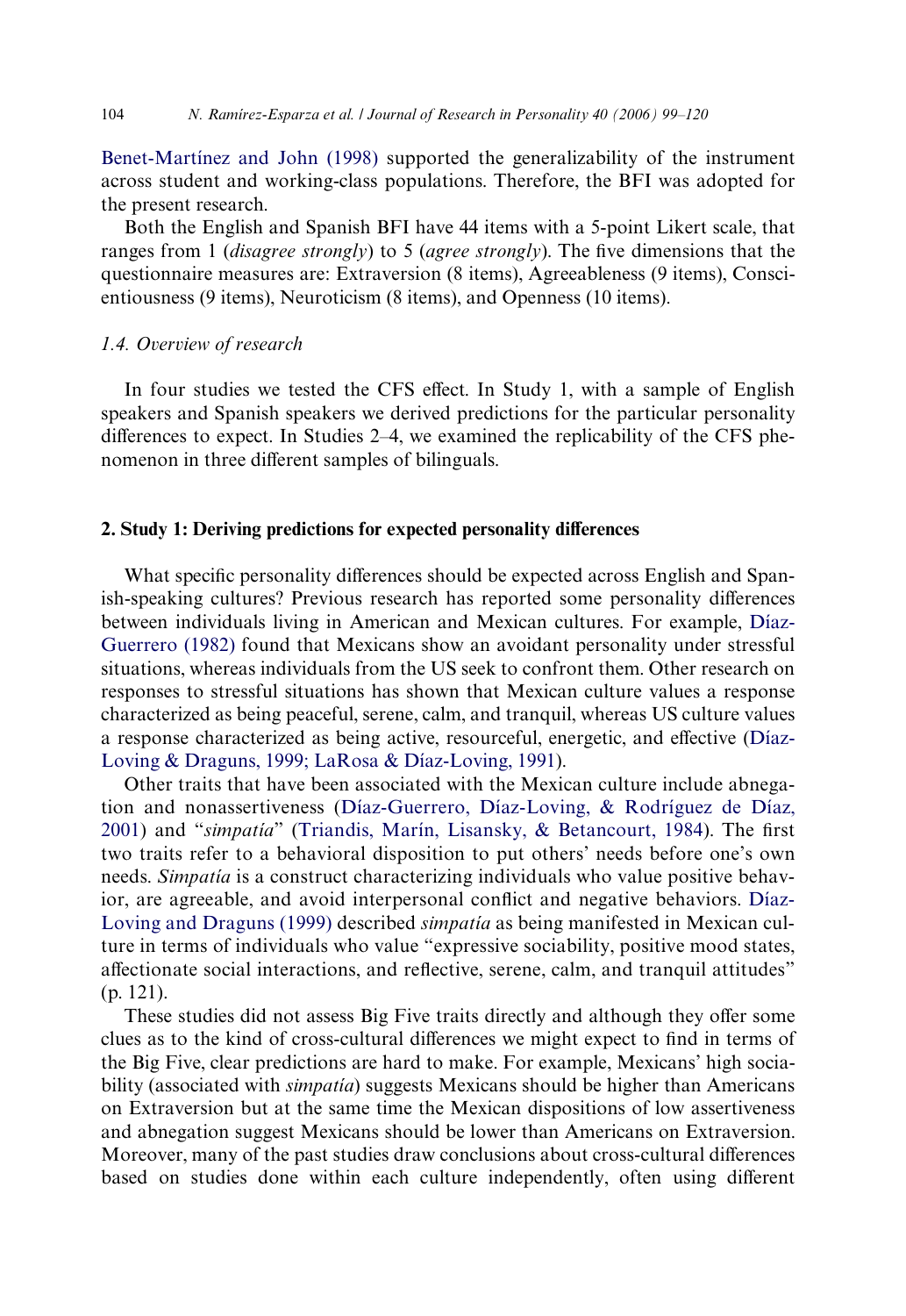questionnaires in the different cultures and assessing constructs that are difficult to place in a Big-Five framework. Thus, although the cross-cultural research consistently suggests that Mexicans and Americans differ in their personalities, the past studies do not provide sufficient evidence to make firm predictions about specific cross-cultural personality differences in terms of the Big Five.

Therefore, the broad aim of Study 1 was to provide an empirical basis for making predictions about the personalities associated with English and Spanish-speaking cultures. Specifically, our goal was to examine directly real personality differences between the two cultures in terms of the Big-Five framework. To accomplish this goal we needed a large and diverse sample of individuals living in the US and living in Mexico. This led us to use a medium of data collection that permits access to large numbers of willing participants all over the world: the Internet. Data collection through the World Wide Web has increased in popularity over recent years because it permits access to samples (in this case Spanish-speakers living in Mexico) beyond the reach of methods typically used in psychological research, and because it affords access to large heterogeneous samples ([Gosling, Vazire, Srivastava, & John, 2004](#page-20-9)). Although one should be cautious about new methods, research on the quality of internet data suggests that it is at least as good as that provided by traditional paperand-pencil methods [\(Gosling et al., 2004](#page-20-9)). In addition, although Internet users are not representative of the general population, they are at least as diverse as other samples typically used in psychological research [\(Gosling et al., 2004\)](#page-20-9).

# *2.1. Method*

#### *2.1.1. Participants*

Participants were part of the data collected by means of the Gosling–Potter Internet Personality Project, which recruits volunteer participants all over the world through the Internet. Only those participants who indicated that they lived in Mexico or the US and whose ages ranged from 18 to 65 years were selected to participate, and we analyzed only those participants who indicated they had not taken the questionnaire before. The final sample of individuals living in the US who responded to the BFI in English was 168,451 (44% men and 55% women). Their mean age was 27.8 ( $SD = 9.3$ ). Their self-reported social class was 2% upper, 28% upper-middle, 46% middle, 16% working, and 8% lower-middle class. The sample of individuals living in Mexico who responded to the BFI in Spanish was 1031 (34% men and  $65\%$  women). Their mean age was 24.84 ( $SD = 7.22$ ). Their self-reported social class was 2% upper, 15% upper-middle, 37% middle, 8% working, and 9% lower-middle class.

#### *2.1.2. Procedure*

Participants were recruited by means of a web site [www.outofservice.com](http://www.outofservice.com) that contains the BFI in both English and Spanish, as well as games, quizzes, and other personality questionnaires (see [Srivastava, John, Gosling, & Potter, 2003\)](#page-21-6). Potential participants can access the web site through several channels: it can be found with major search engines under key words such as *personality tests*; it is listed on portal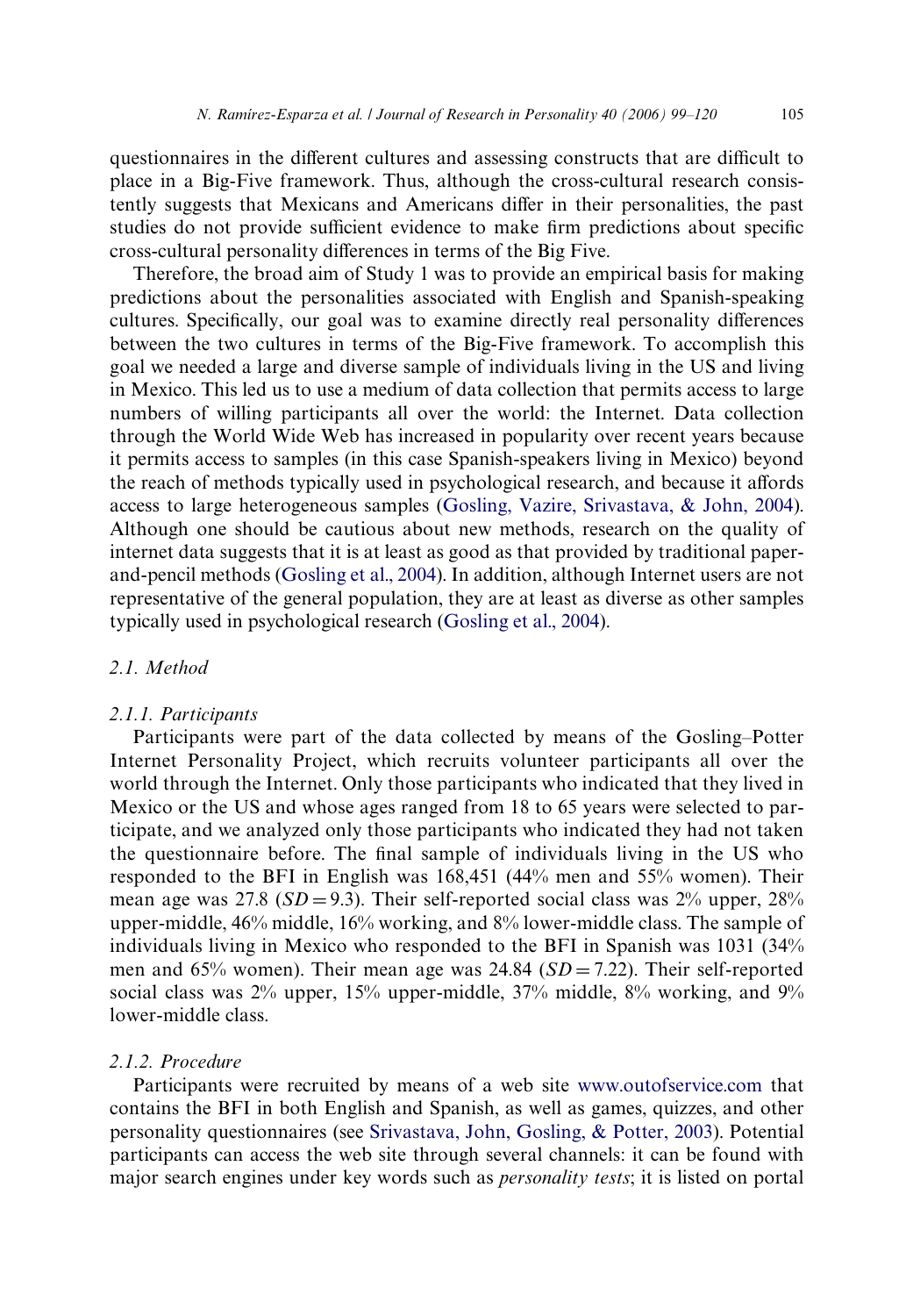sites, such as Yahoo!, under their directories of personality tests; and individuals who have previously visited outofservice.com and signed up for its mailing list receive notification when a new questionnaire is added. As is common on the Internet, news of the site has also spread widely through informal channels such as emails or unsolicited links on other Web sites.

The data collection and scoring is automated, providing participants with immediate feedback about their personalities, appealing to their motivation to receive individualized personality feedback for the purposes of self-insight or entertainment. Two web pages were used. The one in English was entitled "All About You—A Guide to Your Personality" and the one in Spanish was entitled "Como Eres Tú—Una Guía de Tú Personalidad." Both web pages had the same physical appearance, the same instructions, and questions; the only difference was the language. Each time a participant clicked on the "submit" bottom, their Big Five personality scores were computed and provided as feedback. Their specific scores were recorded and saved to a data base.

# *2.2. Results and discussion*

<span id="page-7-0"></span>Table 1

To determine whether different personality profiles were associated with the two cultures, participants' scores were aggregated within each of our two groups (English-speakers in the US and Spanish-speakers in Mexico) and were analyzed using independent  $t$  tests to identify personality differences. Of course, with a sample so large (i.e., 168,451 in the US and 1031 in Mexico), all differences were statistically significant and we instead focus on the direction of the effects. [Table 1](#page-7-0) shows the means and standard deviations for each of the five factors. Results showed that the participants in the US had higher means in Extraversion, Agreeableness, Conscientiousness, and Openness than participants in Mexico. For the Neuroticism factor, people in Mexico scored higher than people in the US.

The findings from this study point to a modest personality differences between English-speaking Americans and Spanish-speaking Mexicans. These results suggest a specific set of predictions for the CFS phenomenon. In particular, we would expect the language of the questionnaire to prime in our bilingual participants' culture-spe-cific values, attitudes, and memories [\(Hong et al., 2000](#page-20-2)). In turn these values, attitudes, and memories would affect participants' responses to the questionnaires, such

| Factor            | United Sates (English) |     | Mexico (Spanish) |     |
|-------------------|------------------------|-----|------------------|-----|
|                   | Mean                   | SD  | Mean             | SD  |
| Extraversion      | 3.18                   | .91 | 3.10             | .85 |
| Agreeableness     | 3.64                   | .73 | 3.34             | .67 |
| Conscientiousness | 3.50                   | .74 | 3.41             | .71 |
| Neuroticism       | 3.04                   | .88 | 3.28             | .84 |
| <b>Openness</b>   | 3.98                   | .66 | 3.85             | .67 |

Big Five personality scores of English-speakers in the US and Spanish-speakers in Mexico

*Note.* All differences are statistically significant,  $p < .001$ . Sample sizes for the US = 168,451; for  $Mexico = 1031.$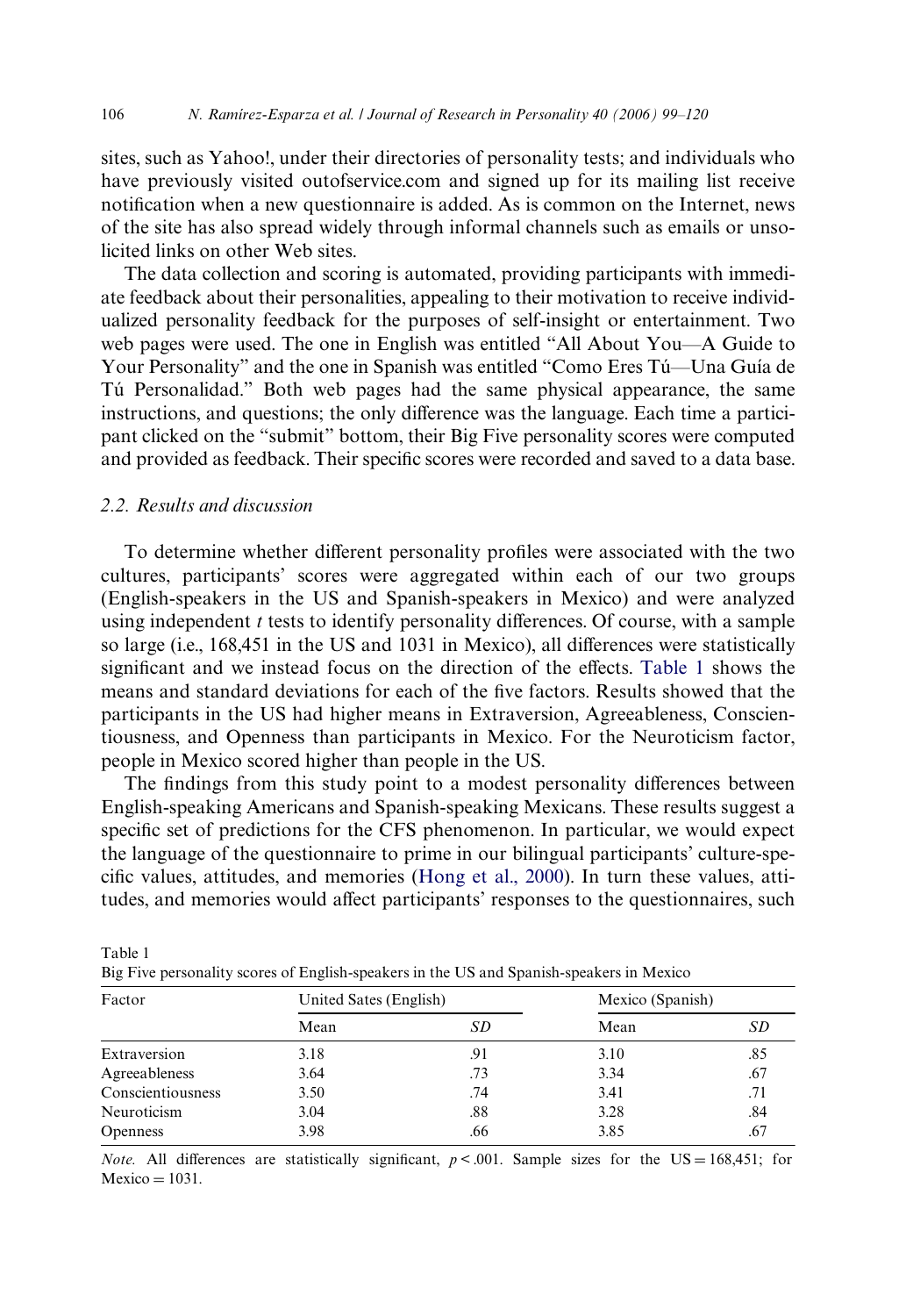that bilinguals will have higher mean scores in Extraversion, Agreeableness, Conscientiousness, and Openness, and lower scores in Neuroticism when responding in English compared to Spanish.

# **3. Studies 2–4: Testing the cultural frame switching effect in three independent samples of bilinguals**

The purpose of these additional studies was to test whether bilinguals switch their personality when they switch the language they are using when they respond to a questionnaire. As noted above we are primarily interested in effects that replicate across independent samples of bilinguals. Thus, we will first present the methods used in each of the three studies and then we will present the findings from all three studies together. Note, our predictions focus on cross-language *diVerences*, and given the variations in methods, administration procedures, and targets, we make no predictions about mean scores on the personality dimensions.

#### *3.1. Study 2: Bilinguals from Austin, Texas*

In this study bilinguals were asked to come to the lab on two occasions. In each meeting they completed a paper and pencil version of the BFI either in Spanish or in English. The meetings were conducted at least one week apart, and the order of language was counterbalanced across participants. As noted above, we opted to use rigorous labor-intensive tests of bilingualism, with the consequence that the sample was somewhat smaller than it would have been had we used lower bilingualism standards.

#### *3.1.1. Participants*

A total of 25 Spanish–English bilinguals (10 men and 15 women) living in Austin, Texas, participated. Their mean age was 25  $(SD = 4.65)$ . Participants were recruited by means of flyers. Part of the sample was paid for their participation  $(n=23)$ . Others received course credit  $(n=2)$ .

# *3.1.2. Measurement of bilingualism*

Two interviews were conducted to ensure the participants met our criteria for bilingualism. First, a bilingual experimenter interviewed the potential participants by phone in both English and Spanish and judged whether the participants were confidently using both languages. Second, a face-to-face interview was conducted prior to the experiment in both English and Spanish where the researcher asked general background questions to the participants and judged how confident the bilinguals used each language. After the second interview, two bilinguals decided not to participate further in the study. Finally, a third measurement of bilingualism proficiency was taken using self-reports of proficiency and experience in both languages. This questionnaire revealed that one participant's first language was not English or Spanish, but Portuguese; this participant was removed from the analyses.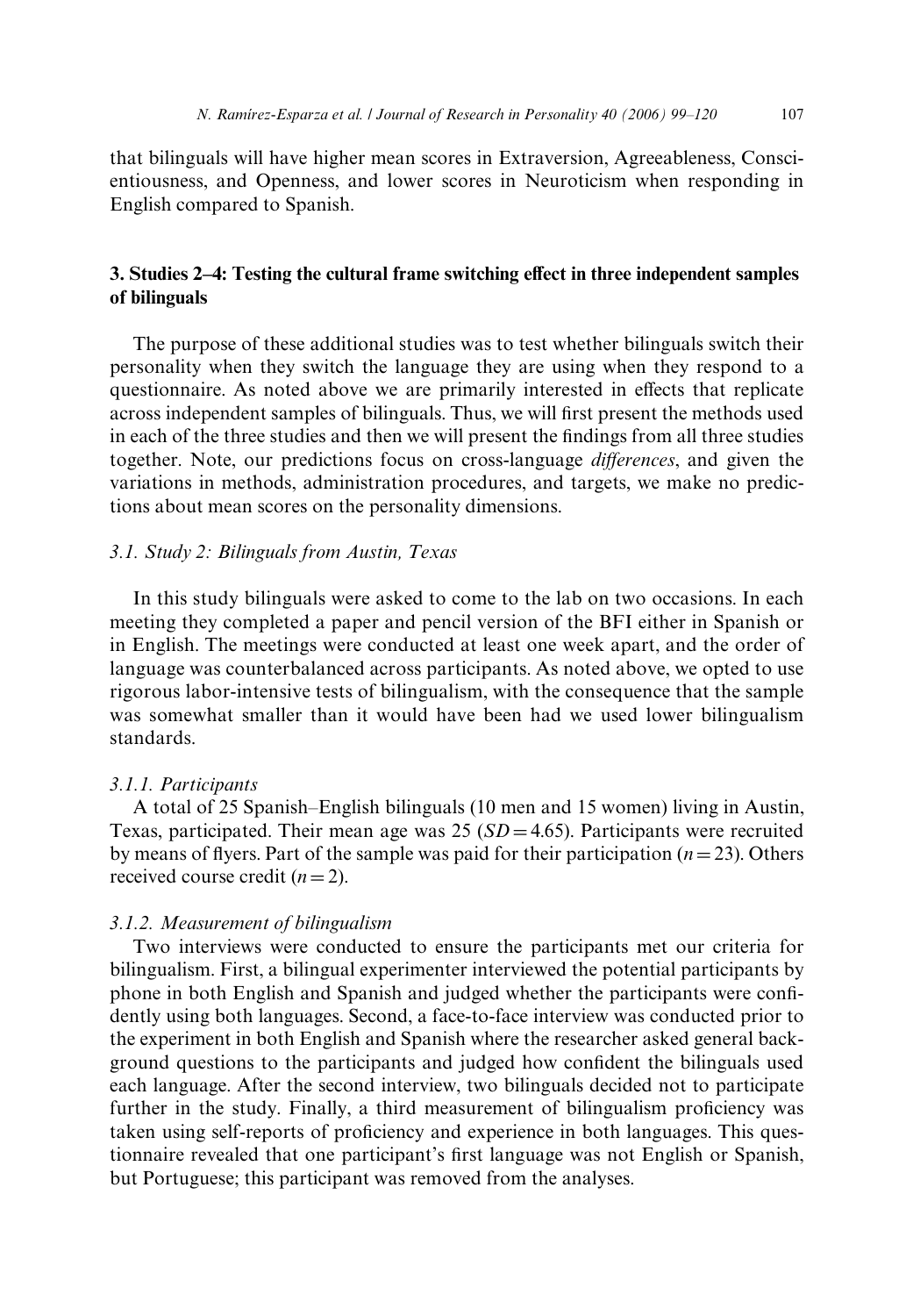# *3.1.3. Procedure*

Bilinguals were asked to come to the lab on two occasions. In the first meeting bilinguals were interviewed by the experimenter (as part of the bilingualism screening) and they completed a background questionnaire and the BFI in either English or Spanish. The second meeting, which was scheduled at least one week later, involved completing the BFI in whichever language they had not used in the first session (English or Spanish). At end of the second meeting, participants were debriefed and paid \$20 for their participation (with the exception of two participants who took the study for class credit).

# *3.2. Study 3: Bilinguals from the US and Mexico*

This study examined personality differences across languages in Spanish–English bilinguals. The study differed from Study 2 in that bilinguals responded to the BFI by telephone rather than using the traditional paper and pencil format. By using this technique, we were able to reach participants from a wider age range than those assessed in Study 2. Moreover, this method allowed us to interview bilinguals from all over the US and in Mexico, further testing the generalizability of the effects.

#### *3.2.1. Participants*

Because true bilinguals are exceedingly hard to identify and recruit, the study adopted a targeted strategy, using nominations from colleagues and research assistants who knew bilinguals in the US or Mexico. Telephone numbers of 70 potential participants were collected. Of these, we were able to reach 54 participants (24 men and 30 women) living in the US  $(n=32)$  or Mexico  $(n=22)$ . Their mean age was 33.6  $(SD = 12.29)$ .

#### *3.2.2. Measurement of bilingualism*

To measure language ability, bilinguals were asked to rate separately their confidence in using English and Spanish when writing, speaking, reading, and listening, using a scale ranging from 1 (very bad) to 10 (excellent). If participants gave a score of less than eight in any category, they were excluded from subsequent analyses. A total of 21 subjects were excluded. Furthermore, three additional bilinguals were excluded because their first language was not English or Spanish. After removing 24 participants we were left with two small samples  $(n=11$  in the US;  $n=19$  in Mexico) so we combined them into a single sample  $(n=30)$  to test our main hypothesis. The final sample consisted of 15 men and 15 women and had a mean age of  $34.20$  $(SD = 13.02)$ . The mean language-confidence scores (averaged across writing, speaking, reading, and listening comprehension) were  $9.04$  (*SD* = .64) for English, and 9.8  $(SD = .32)$  for Spanish.

# *3.2.3. Procedure*

Bilinguals were interviewed on the phone twice, once in English and once in Spanish. Phone calls were conducted at least one week apart. In the first phone call, bilinguals provided answers to a background questionnaire and responded to oral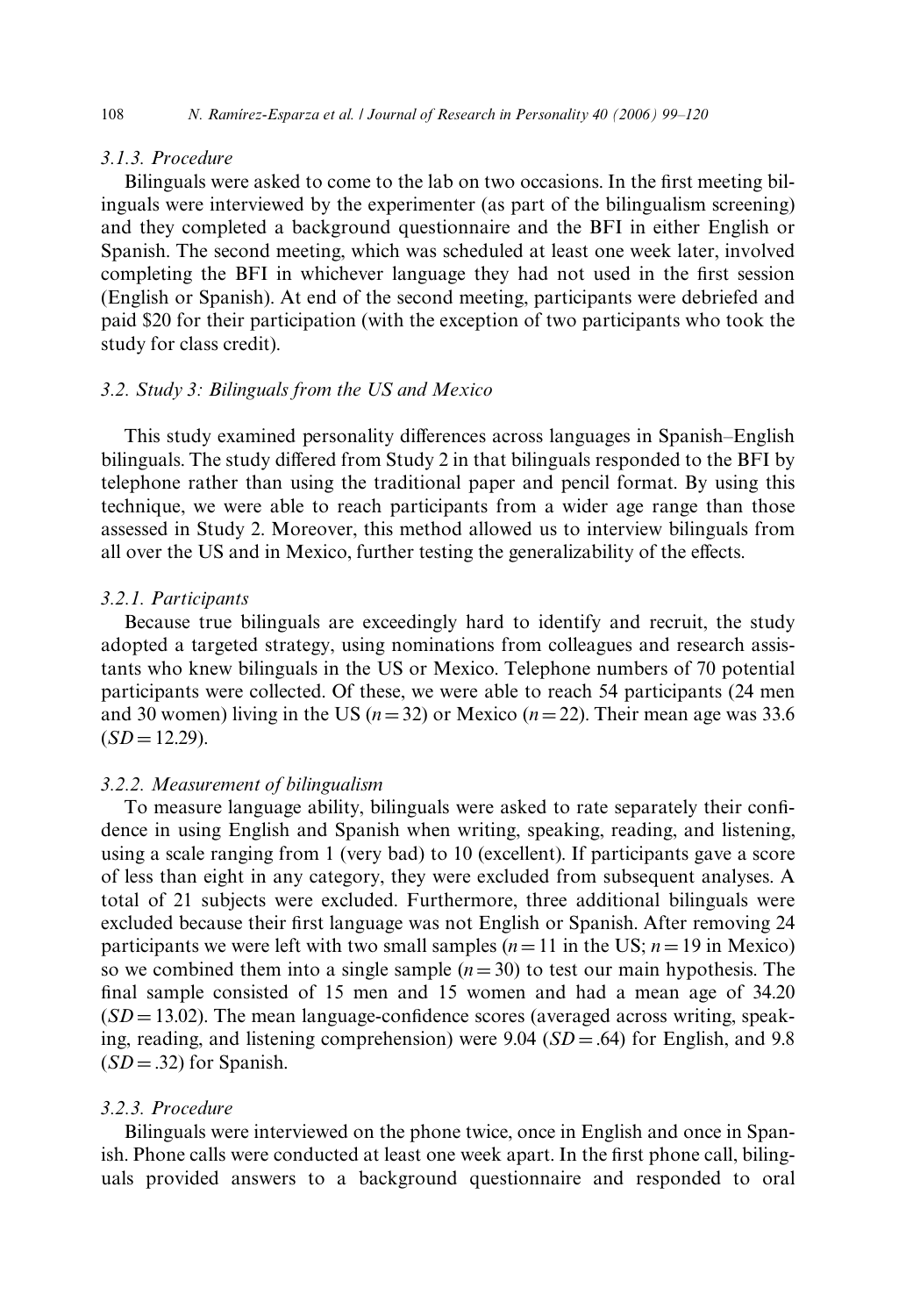presentations of the BFI items. In the second phone call, individuals provided answers only to the other-language version of the BFI. The order of the language in which the interviews were conducted was counterbalanced across participants. At the end of the second phone call, the purpose of the study was revealed to the participants.

#### *3.3. Study 4: Bilinguals from the San Francisco bay area, California*

Studies 2 and 3 had two important limitations: the sample sizes were very small and the measurement of bilingualism was largely based on self-reports. In Study 4, we addressed these limitations by recruiting a larger sample and taking several steps to ensure true bilingualism. However, gathering a larger sample required that we incur the cost of having participants answer the two versions of the BFI in the same session.

#### *3.3.1. Participants*

This study is based on a re-analysis of participants originally assessed as Study 2 of [Benet-Martínez and John's \(1998\)](#page-19-5) research on the structure of the English and Spanish versions of the BFI. A total of 170 bilinguals (66 men and 104 women) living in the San Francisco Bay Area participated. Their mean age was  $25 (SD = 10)$ . Students were contacted after they indicated being Spanish–English bilingual in a pretesting form in "Introduction to Psychology" courses. In addition, community residents were recruited by flyers or mail. Part of the sample received course credit for their participation ( $n=143$ ) and others volunteered to take part ( $n=27$ ).

#### *3.3.2. Measurement of bilingualism*

Students were reached by telephone and asked a series of questions in both Spanish and English to corroborate their bilingualism status. Students who did not demonstrate a minimum level of bilingual competency in this interview were excluded from the study. In the lab, both students and community residents were asked to translate two short paragraphs (one in English and one in Spanish) into the other language. Individuals who reported not being able to translate the paragraphs were excluded from the study. A bilingual judge scored the translated paragraphs, deducting points for each mistake. In addition, to check for inter-judge reliability, another judge scored 10 randomly chosen translations. The results showed strong agreement between the judges (with an inter-judge correlation of .94 for English and .97 for Spanish). On average participants got 83–91% correct on both translation tests, so no further participants were excluded.

# *3.3.3. Procedure*

Bilinguals in a single session translated the test paragraphs, answered some background questions, and completed the BFI in English and Spanish. The order of the language in which the BFI was provided was counterbalanced. To reduce memory effects across the two presentations of the BFI, bilinguals engaged in a 5-min filler task between answering the BFI in one language and the other.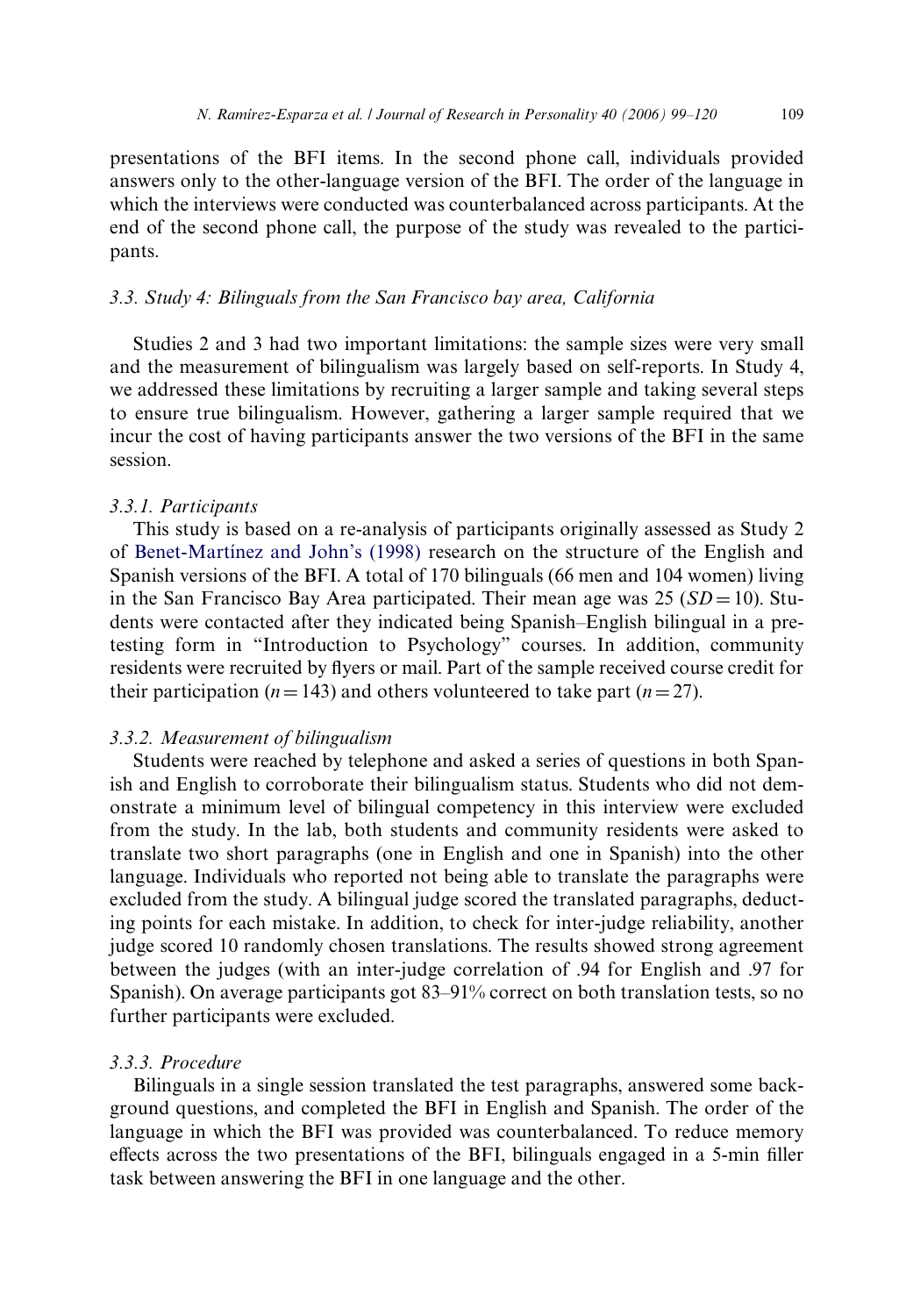# *3.4. Results for studies 2–4*

#### *3.4.1. Preliminary analyses*

Preliminary analyses were done to determine psychometric equivalence of the English and Spanish versions of the BFI. These analyses were conducted by correlating the means of the English and Spanish BFI on each of the factors. The resulting cross-language test–retest correlations were strong, ranging from .68 (corresponding to Extraversion in Study 3) to .93 (corresponding to Extraversion in Study 4). The mean test–retest correlation across dimensions and studies was .80 ( $p < .001$ ). These results are comparable, to the test–retest correlations reported for the BFI in one language (Table 3, [Gosling, Rentfrow, & Swann, 2003\)](#page-20-10).

#### *3.4.2. Personality diVerences across languages*

Recall that the purpose of this investigation was to test for robust and replicable support for the CFS effect. This can be broken into two questions. Do we find the same pattern of differences across bilingual samples (Studies  $2-4$ )? Is that pattern consistent with personality differences obtained in the cross-cultural sample  $(Study1)?$  We tested these questions by conducting five meta-analyses to evaluate the effect sizes of any cross-language differences, and the replicability of the findings across the bilingual samples. $<sup>1</sup>$ </sup>

#### *3.4.3. Extraversion*

[Fig. 1](#page-12-0) presents the results of all three studies along with Sample 1 for comparison purposes. The pattern of findings is quite clear. In all three bilingual samples, Extraversion scores are higher in English than in Spanish. Furthermore, the cross-language discrepancies are consistent with the discrepancies found in the cross-cultural sample (Study 1), where English-speakers in the US scored higher than Spanish-speakers in Mexico. To estimate the effect size of the differences in the bilingual samples a *d* (which is an unbiased estimator of the population effect size) was derived by computing the difference between the means across languages (i.e., English vs. Spanish) and dividing it by the standard deviation of the differences between paired correlations (see [Johnson & Eagly, 2000](#page-20-11)). The effect size was .25 ( $p < .05$ ).

# *3.4.4. Agreeableness*

[Fig. 2](#page-12-1) presents the results of all three studies along with Sample 1 for comparison purposes. Again the pattern of findings is clear. In all three bilingual samples, Agree-

<sup>&</sup>lt;sup>1</sup> Note that the means of the monolingual samples in Study 1 are slightly smaller than the means of the bilingual samples (Studies 2–4). Follow-up analyses in other monolingual samples from Mexico  $(n = 53)$ and the US ( $n = 53$ ) suggested that these mean differences could be attributed to a "web effect." In particular, most of the means of monolinguals who responded to the BFI on paper and pencil were very similar to the means in the three bilingual samples. Moreover, and reassuringly, the non-web monolingual samples demonstrated the same pattern of cross-cultural personality *diVerences* as those found in the web sample of monolinguals (i.e., Study 1).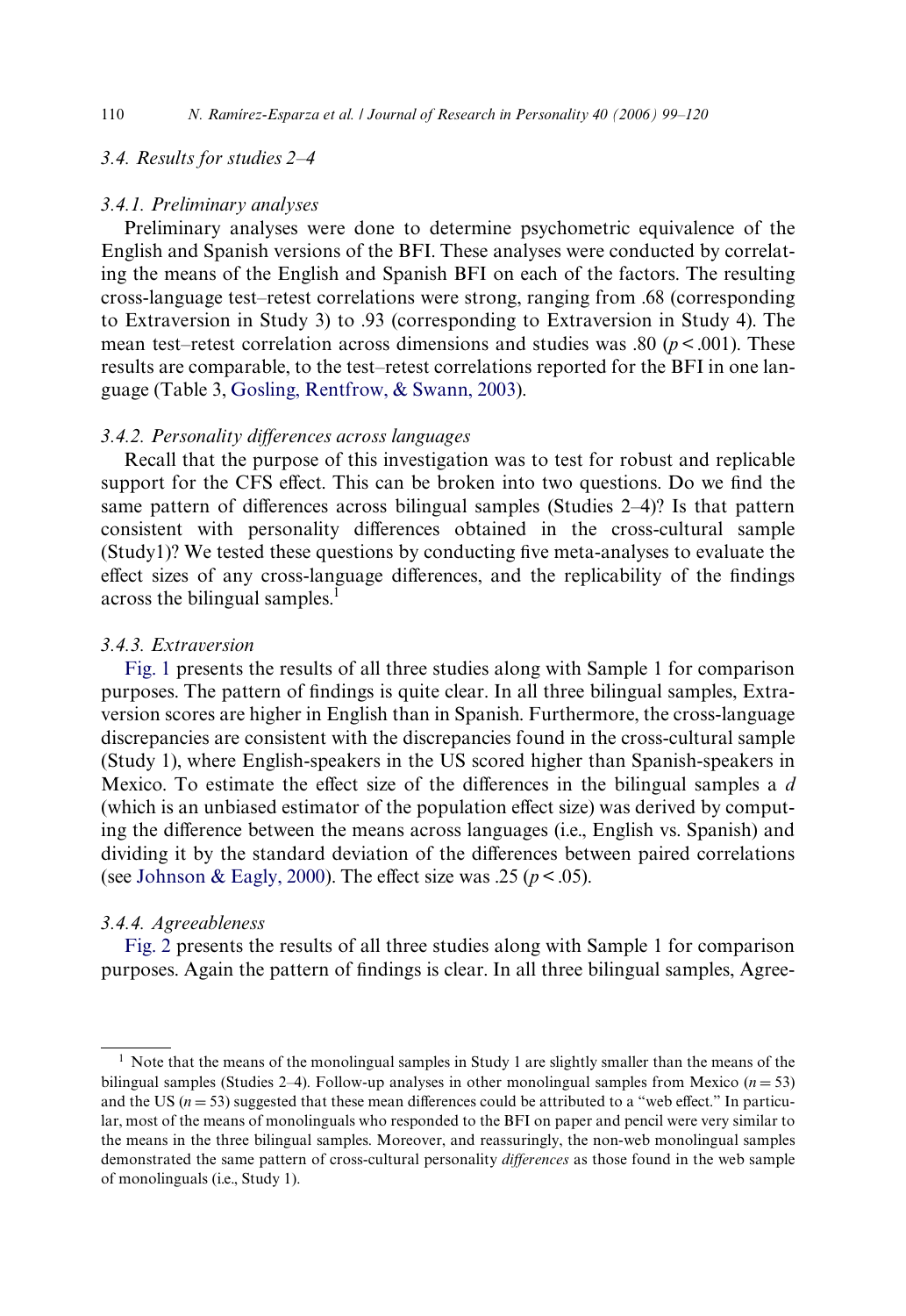

**Samples** 

Fig. 1. Mean Extraversion scores in English and Spanish.

<span id="page-12-0"></span>

Fig. 2. Mean Agreeableness scores in English and Spanish.

<span id="page-12-1"></span>ableness scores are higher in English than in Spanish. Furthermore, the cross-language discrepancies are consistent with the discrepancies found in the cross-cultural sample (Study1), where English-speakers in the US scored higher than Spanishspeakers in Mexico. The effect size was .44 ( $p < .001$ ).

### *3.4.5. Conscientiousness*

[Fig. 3](#page-13-0) presents the results of all three studies along with Sample 1 for comparison purposes. Again the pattern of findings is clear. In all three bilingual samples, Conscientiousness scores are higher in English than in Spanish. Furthermore, the cross-language discrepancies are consistent with the discrepancies found in the cross-cultural sample (Study 1), where English-speakers in the US scored higher than Spanishspeakers in Mexico. The effect size was .51 ( $p < .001$ ).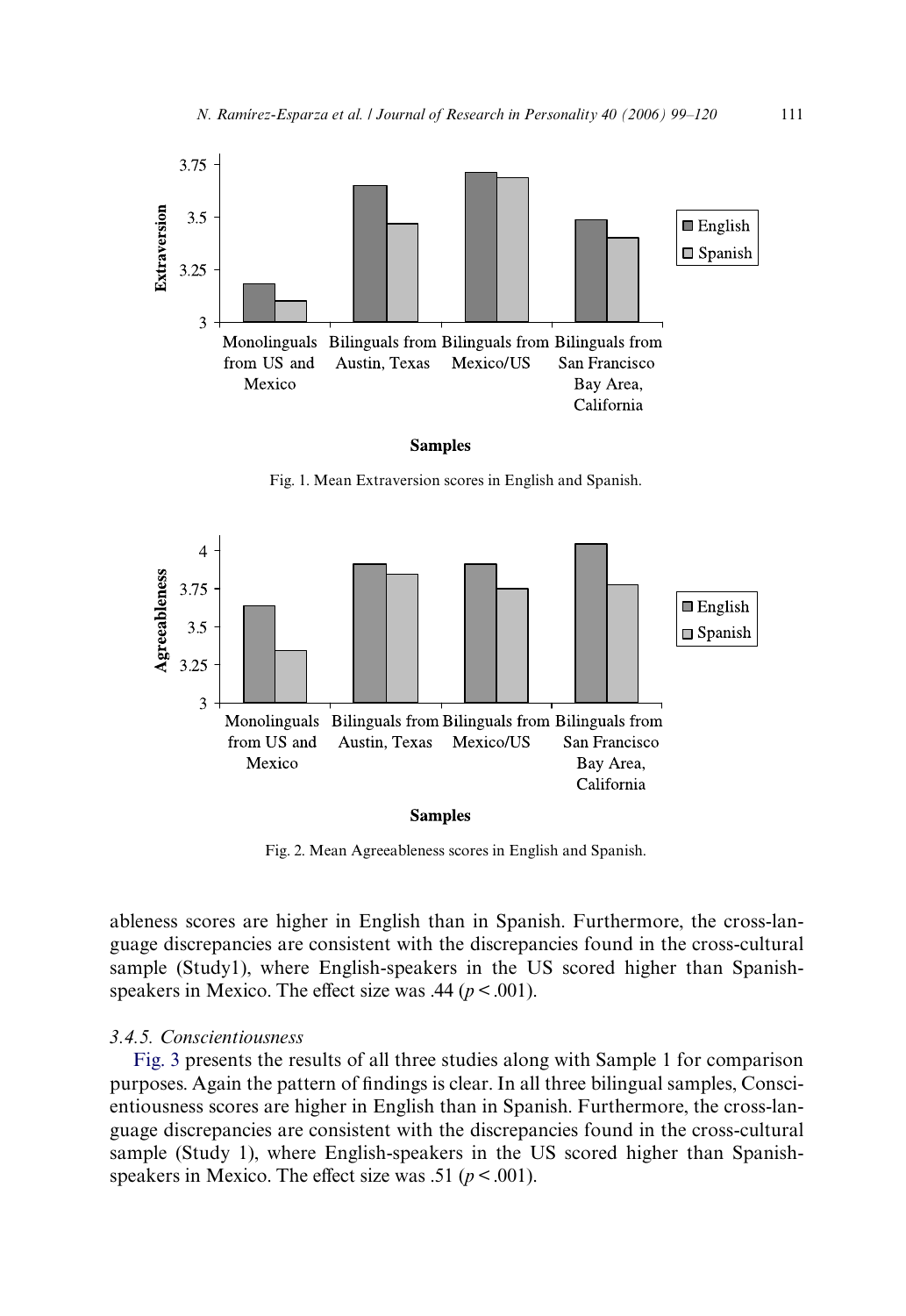

**Samples** 

Fig. 3. Mean Conscientiousness scores in English and Spanish.

<span id="page-13-0"></span>

Fig. 4. Mean Neuroticism scores in English and Spanish.

#### <span id="page-13-1"></span>*3.4.6. Neuroticism*

[Fig. 4](#page-13-1) presents the results of all three studies along with Sample 1 for comparison purposes. The pattern of findings is again consistent. In all three bilingual samples, Neuroticism scores are lower in English than in Spanish. Furthermore, the cross-language discrepancies are consistent with the discrepancies found in the cross-cultural sample, where English-speakers in the US scored lower than Spanish-speakers in Mexico. The effect size was  $-0.13$  (*ns*).

# *3.4.7. Openness*

[Fig. 5](#page-14-0) presents the results of all three studies along with Sample 1 for comparison purposes. The findings reveal that although the differences were in the same direction for all samples of bilinguals, the results were not consistent with those found in the cross-cultural study of monolinguals. Moreover, the effect size of the difference was small  $(d = -0.19, ns)$ .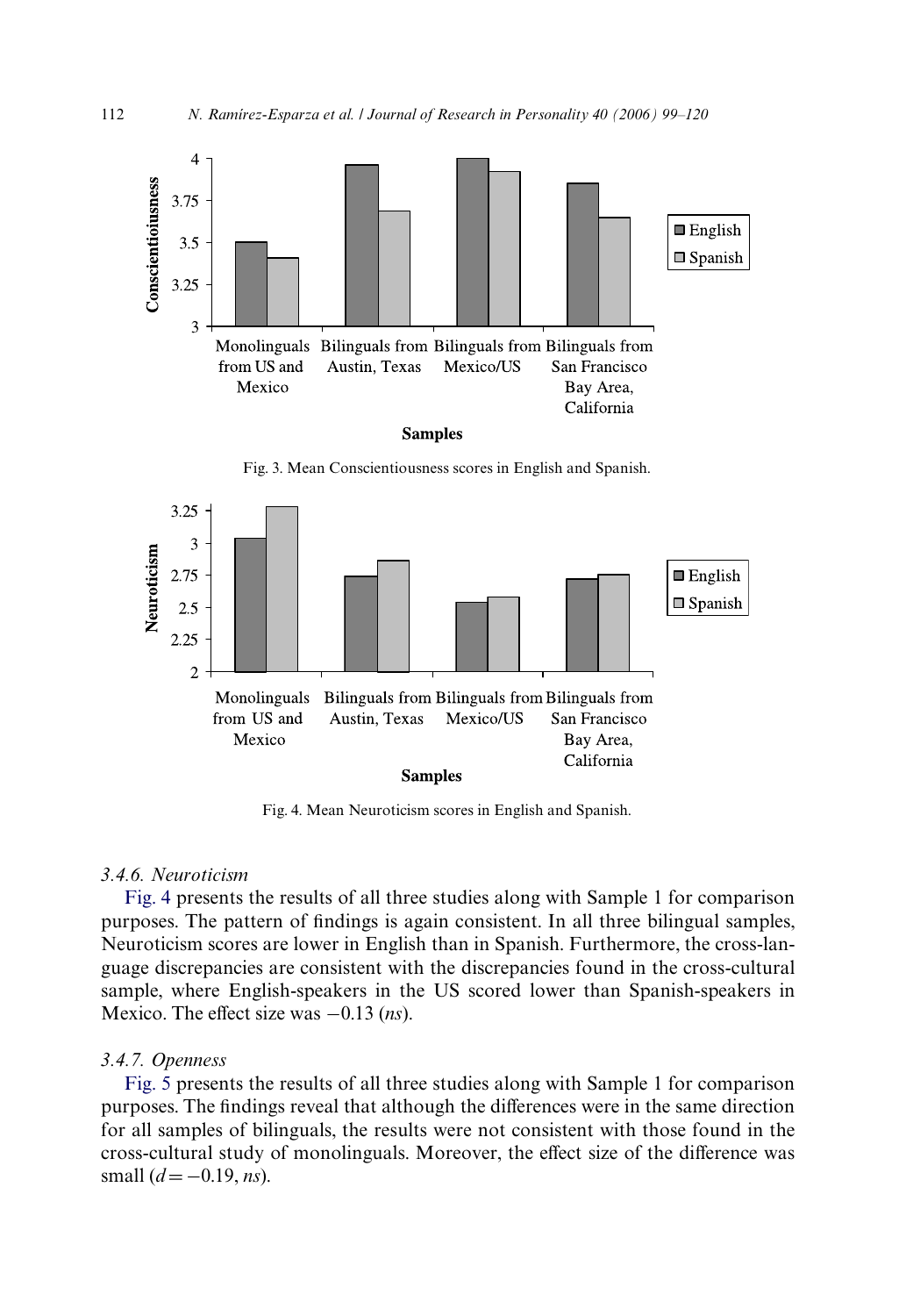

Fig. 5. Mean Openness scores in English and Spanish.

#### <span id="page-14-0"></span>**4. Follow-up analyses of bilingual data**

Before speculating on the possible meaning of these results, it is important to address one potential alternative explanation for our bilingual findings. Specifically, it is crucial to address the possibility that the differences in scores between the bilinguals' scores on the English and Spanish version of the BFI are due to differences in the translations, rather than differences in the actual "personalities" of the participants [\(McCrae et al., 1998](#page-21-1)). Fortunately, the analytical tools needed to address this question are well developed and widely used in cross-cultural studies [\(Van de Vijver](#page-21-7) [& Leung, 1997b](#page-21-7)).

Item-bias analyses work by testing whether individual items function differently across contexts, in this case, across languages. Essentially, these item-bias or differential-item functioning techniques test whether there are biased items within an instrument and can detect anomalies in instruments at the item level caused by poor translation [\(Van de Vijver & Leung, 1997a, 1997b\)](#page-21-8). In this investigation we used the analysis of variance method, which is one of the first techniques that has been applied to study item bias [\(Clearly & Hilton, 1968\)](#page-19-9). This technique analyzes each item across score levels, and requires medium-sized samples (see, [Clauser, Mazor, & Hambleton,](#page-19-10) [1994\)](#page-19-10). The only bilingual sample sufficiently large to run the analyses is that from Study 4, which used exactly the same instrument as that used in the other studies.

Following the steps proposed by [Van de Vijver and Leung \(1997a, 1997b\),](#page-21-8) we used the analysis of variance technique to test each of the BFI factors. The first step was to divide the responses into two groups corresponding to the two languages in which the questionnaire was administered. Next, we derived interval variables by dividing the number of subjects into score level groups. For example, Extraversion has 8 items with a Likert scale that goes from 1 to 5 so the total score for any subject can vary from 8 to 40; to conduct a score-level analysis,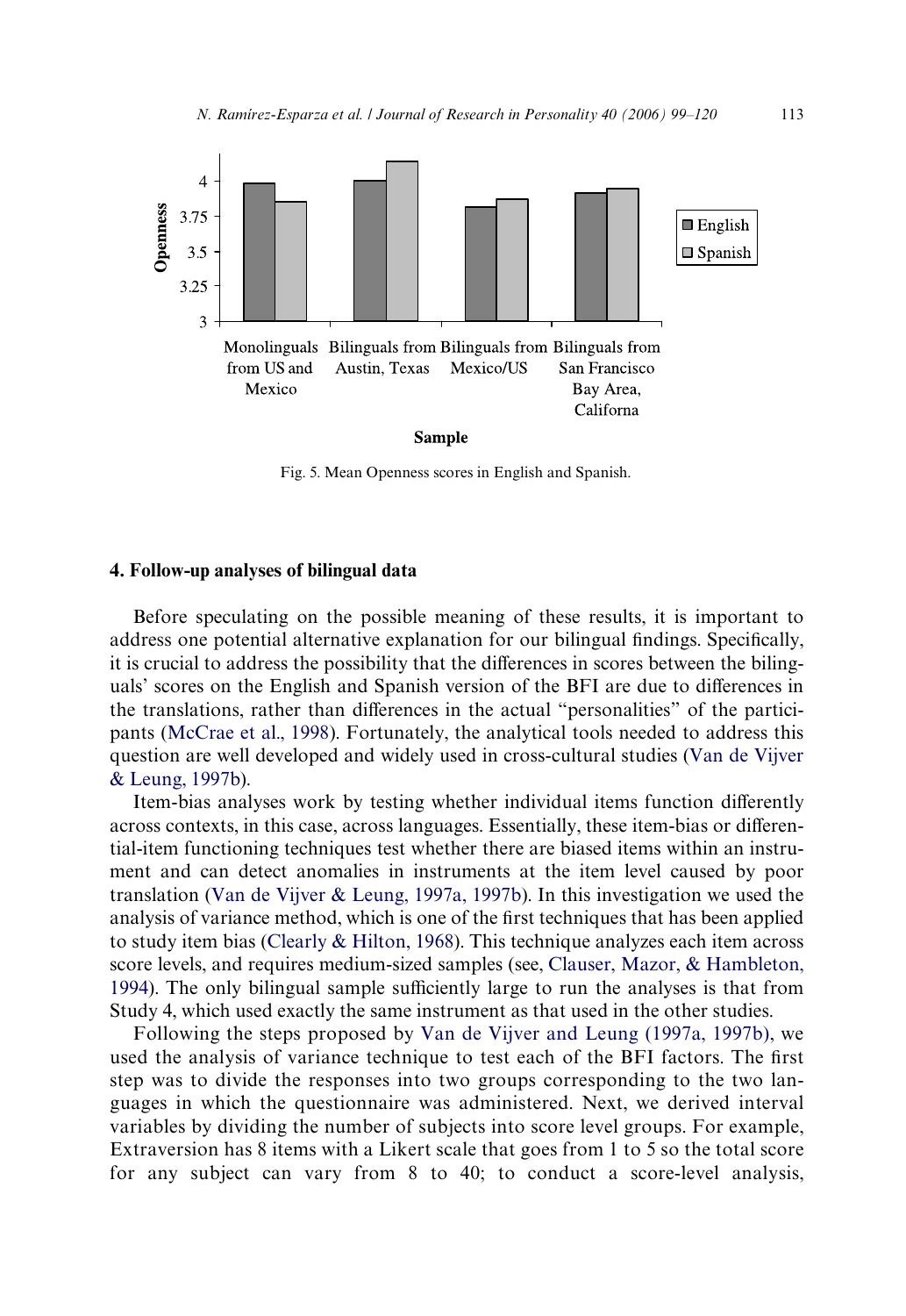participants are grouped together according to their extraversion score. To allow us to approximate the recommended number of subjects in each interval (i.e., around 50; [Van de Vijver & Leung, 1997a, 1997b](#page-21-8)), we formed 6 levels. The two groups (corresponding to the language in which the instrument was administered) and the interval levels are treated as independent variables in the analyses of variance. Each of the items within each factor are treated as the dependent variables. Thus, to summarize the analyses, we performed  $2 \times 6$  analyses of variance for each item of the BFI.

Three effects are tested in the analyses of variance. The first is the effect of score level, which shows whether there are significant differences in average scores across intervals. This  $F$  ratio is usually expected to be significant because it is reflecting the fact that people in lower score levels have lower scores, whereas people at higher score levels have higher scores. The remaining two effects are the ones that should be scrutinized for possible item bias. An item is shown to be unbiased when both the main effect for language and the language  $\times$  level interaction are nonsignificant. A significant main effect indicates the existence of a uniform bias ([Mellenbergh, 1982\)](#page-20-12). This means that the curve of differences of means between the groups is consistently above or below zero. For example, if we find a significant main effect for the item "has an assertive personality," it means that bilinguals when answering the questionnaire in English have consistently higher means across the score levels than when answering the questionnaire in Spanish. Finally, a significant interaction indicates the existence of a nonuniform bias ([Mellenbergh, 1982\)](#page-20-12). This means that the differences of means between English and Spanish vary across score levels. In other words, the item is anomalous because it is discriminating differently across score levels. A nonuniform bias would indicate that the item is understood differently in the different languages.

Although power was less than optimal (see, [McClelland & Judd, 1993](#page-21-9)), the itembias analyses indicated that only one of the 44 items functioned differently across translations. The anomalous item was "has an active imagination"/"tiene una imaginación activa" from the Openness scale. This item should be revised before it is used in future cross-cultural research. The fact that we did not find any other biased items hints that the items were invariant across score levels ([Mellenbergh, 1982](#page-20-12)). In other words, the items were not anomalous nor were they understood differently by the bilinguals across languages. This suggests that the cross-language differences cannot be attributed to translation differences in the instrument and lends support to the CFS interpretation.2

<sup>&</sup>lt;sup>2</sup> Although originally developed in English, the Spanish version of the BFI underwent rigorous construction procedures including the use of back translations [\(Benet-Martínez & John, 1998](#page-19-5)). These procedures, plus the results reported in this investigation for the item-bias analyses, indicate that the differences found across languages are not the result of an anomalous question or two within each of the factors. Indeed, if we consider the mean for each item across score levels, we found that of the 26 items comprising Extraversion, Agreeableness, and Conscientiousness, 19 (or 73%) were in the English > Spanish direction. Many of these effects are impressive in their simplicity. The reverse-scored extraversion "is reserved" is virtually identical to the Spanish "es reservado." Nevertheless, those completing the scale in English are lower  $(p = .07)$  across score levels than when completing the scale in Spanish.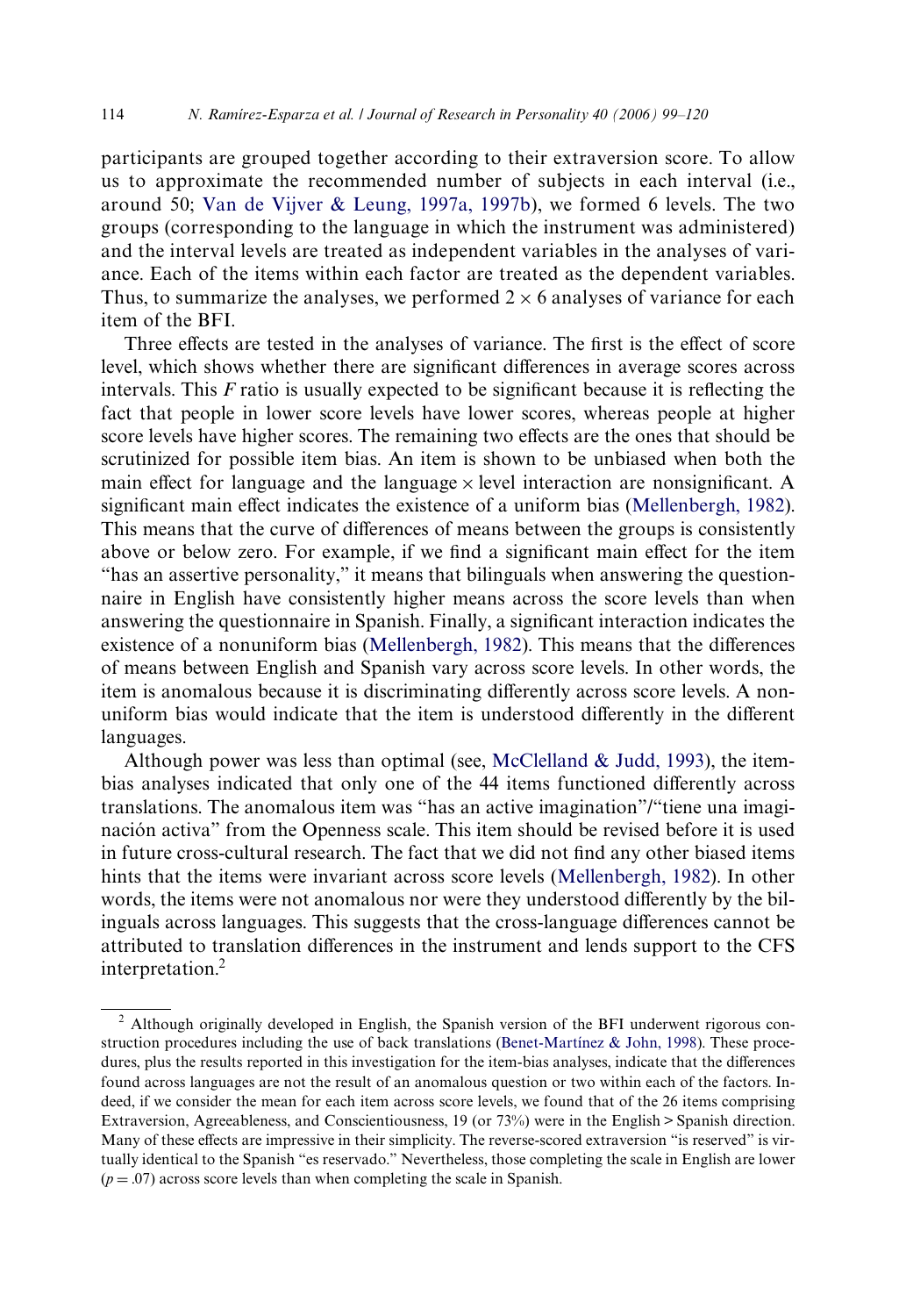# **5. Discussion**

The main goal of this investigation was to examine whether the CFS effect among bilinguals can also be found for personality. Specifically, we tested whether bilinguals show different personalities in English and in Spanish and whether these differences are consistent with differences between English and Spanish-speaking cultures. We assessed the robustness of the effects by seeking replication across studies. We found that bilinguals were more extraverted, agreeable, and conscientious in English than in Spanish and these differences were consistent with the personality displayed in each culture. The cross-language personality differences for Neuroticism were relatively small and the differences for Openness were not consistent with the cross-cultural differences identified in Study 1.

Do the personality shifts documented here undermine the very concept of personality, which is meant to persist across time and situations? The correlations between the Spanish and English versions of the questionnaire are very strong (mean  $r = .80$ , also see [Benet-Martínez & John, 1998](#page-19-5)). This suggests that individuals tend to retain their rank ordering within a group but the group as a whole shifts. Thus, an extrovert does not suddenly become an introvert as she switches languages; instead a bilingual becomes more extraverted when she speaks English rather than Spanish but retains her rank ordering within each of the groups. This phenomenon is similar to the pattern of age changes described by [Caspi and Roberts \(1999\),](#page-19-11) where personality can simultaneously show continuity and change; an example would be a person who becomes more conscientious as he ages but retains his rank in the group because most people become more conscientious as they age ([Srivastava et al., 2003](#page-21-6)).

We have interpreted the findings in terms of CFS. However, an alternative explanation would be that language use was confounded with developmental changes; for example, perhaps some of the bilinguals spent some significant part of their early lives in Spanish-speaking environments and then, later, became bilingual through the learning of English. If this were true, the fact that a participant has one personality in one language and another personality in the other language would not so much be a function of culture as it would be a function of age-related personality differences  $(Srivastava et al., 2003)$  $(Srivastava et al., 2003)$ ; in other words, their responses in Spanish would reflect their childhood personality and their responses in English would reflect their adult personality. Three facts, argue against this interpretation. First, this explanation would not explain why the shifts are in the direction of cultural prototypes. Second, this explanation would predict that the culture-related personality shifts should be consistent with age-related shifts for all traits, not just some of them; however, the languagedependent personality shifts documented here are consistent with the age-related shifts in for just of the some personality traits and not others. Third, as noted above, the participants underwent stringent tests for bilingualism, ensuring that both languages were still actively used. In Studies 2 and 4 we specifically asked participants to indicate the percentage of time they were currently using Spanish and English; on average participants used Spanish in  $34\%$  (*SD* =  $24\%$ ) and  $32\%$  (*SD* =  $19\%$ ) of their daily interactions for Studies 2 and 4, respectively. These findings indicate that although participants were actively involved in an English-speaking country they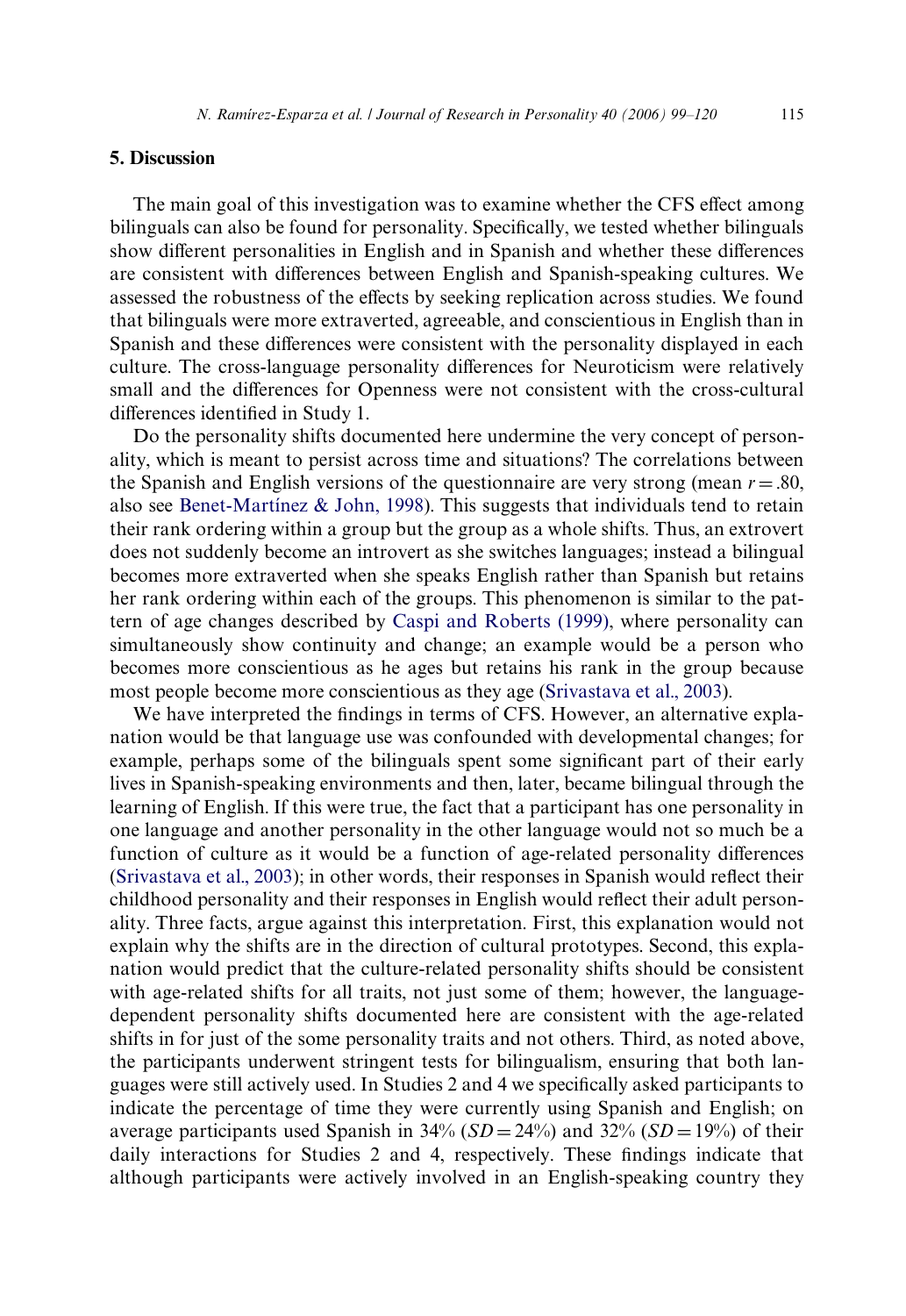also maintained contact with their Spanish-language, thereby arguing against the possibility that language use was confounded with developmental stage.

The finding (from Study 1) that Americans are higher than Mexicans in Extraversion and Agreeableness—and that similar cross-language differences are found in Spanish–English bilinguals (from Studies 2 to 4) may seem to be inconsistent with cultural concepts such as *simpatía* (e.g., value for smooth and pleasant relationships, expressing positive emotions, [Triandis et al., 1984\)](#page-21-5) and collectivism (e.g., group oriented, emphasis in harmonious interpersonal relationships, conformity, [Markus & Kitayama, 1991\)](#page-20-13), which are supposed to be higher in collectivist cultures such as Mexico. For example, research has shown that Mexican Americans value "simpatía" more strongly than Anglo-Americans do ([Marín & Marín, 1991\)](#page-20-7). Furthermore, Mexican Americans tend to be more collectivist than European Americans (Freeberg  $\&$  Stein, 1996). Why then do Americans and bilinguals using English score higher in Extraversion, Agreeableness, and Conscientiousness than Mexicans and bilinguals using Spanish? Two possible mechanisms shed light on this enigma.

First, the apparently surprising findings become less surprising when one examines the specific facets that comprise the broad five factors. Specifically, the observed differences might be driven by unusually high scores on specific facets such as assertiveness (Extraversion), achievement (Conscientiousness), and 'superficial' friendliness (Agreeableness), traits that are related to individualist cultures, where independents selves are promoted. [Markus and Kitayama \(1991\)](#page-20-13) describe the independent self as emphasizing directness in communication, being unique and expressing the self, all of which are related to the assertiveness found in Extraversion. The independent self also enjoys making reference to its own abilities, attributes, and goals, all of which would be manifested in terms of high scores on the achievement facet of conscientiousness. According to Markus and Kitayama, the independent selves also regulate their behavior when interacting with others, driving agreeable scores higher. In short, the combination of being extraverted, agreeable, and conscientious could underlie the expression of an independent self, which characterizes American culture [\(Markus & Kitayama, 1991\)](#page-20-13). Along these lines, it is worth noting that Extraversion has variously been labeled Dominant-Initiative; Social Activity; Outgoing, Social Leadership; Agentive; and Dominance (see, [John & Srivastava,](#page-20-15) [1999](#page-20-15)). These labels better convey the fact that, despite the folk understanding of its common label, Extraversion reflects assertiveness (a value emphasized in individualist cultures such as the US) rather than emotional expressiveness (value emphasized in collective cultures, such as Mexico). Unfortunately, the BFI does not include Big Five facet scales so it was not possible to test this explanation empirically in the present samples.

The second potential explanation for the pattern of findings is that the relatively high Extraversion, Agreeableness, and Conscientiousness scores in Americans and English-speaking bilinguals were driven by self-enhancement tendencies. There are two potential paths leading to self-enhancement in these samples, one direct and the other indirect. The direct path to self-enhancement has been well documented in European Americans [\(Heine, Lehman, Markus, & Kitayama, 1999; Robins & John,](#page-20-16)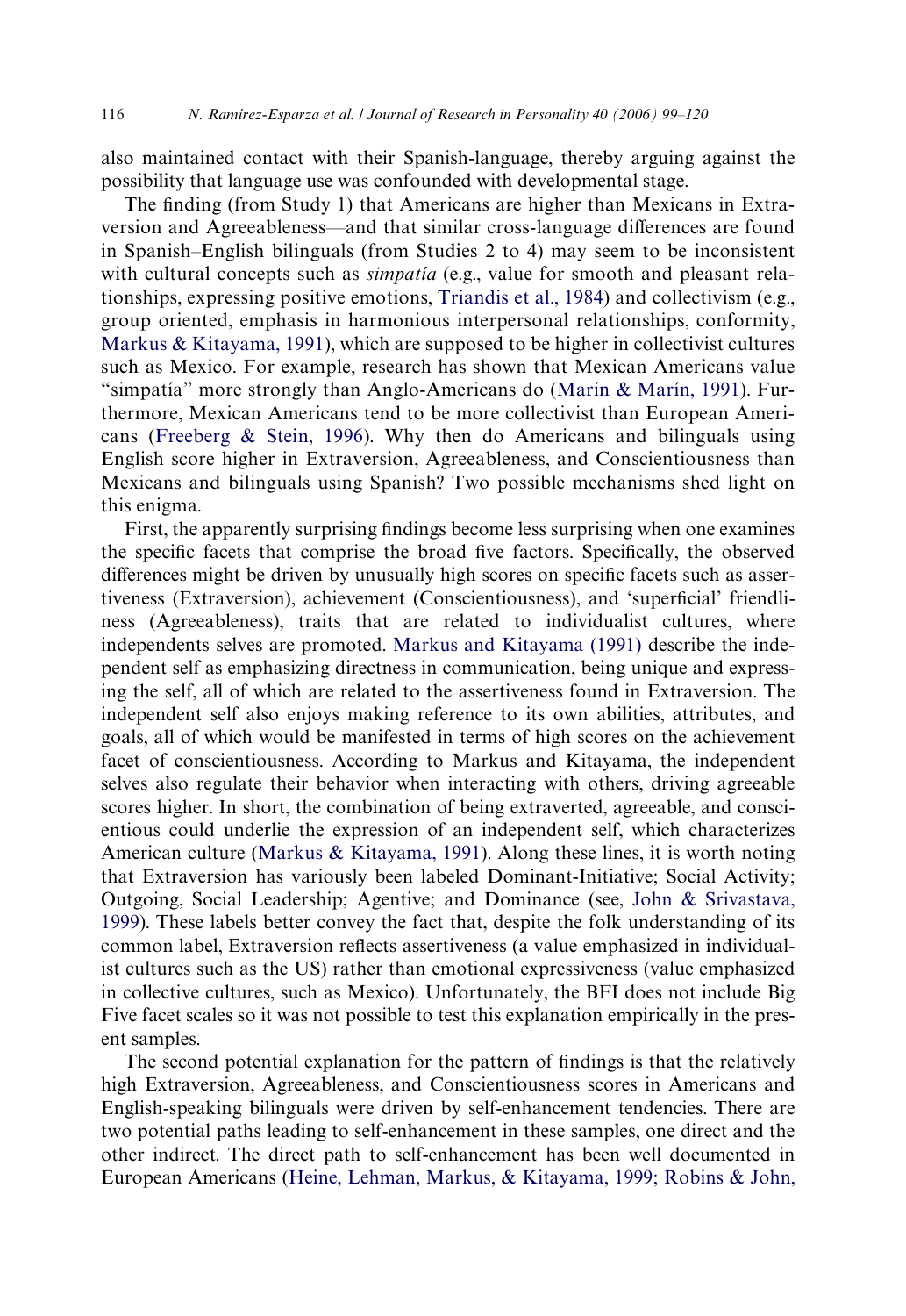[1997\)](#page-20-16) and is more frequent in individualistic cultures than in collectivist cultures [\(Heine & Lehman, 1997](#page-20-17)). [Markus and Kitayama \(1991\)](#page-20-13) suggested that in collectivist societies, where an interdependent self is promoted, there is less need for positive self-evaluation, and less value placed on personal attributes. Accordingly, the CFS phenomenon in bilinguals could be triggered by an interplay of a self-enhancing personality (characteristic of individualistic American, English-speaking culture) with a self-effacing personality (characteristic of collectivist Mexican, Spanishspeaking culture).

The indirect path to self-enhancement is based on the finding that agreeable people tend to provide positively biased self-views [\(Grimm & Church, 1999\)](#page-20-18); that is, Agreeableness correlates positively with the use of self-enhancement tendencies [\(Paulhus & John, 1998\)](#page-21-10). As noted above, when primed by the English language, participants become more agreeable; one of the effects of becoming more agreeable could be to provide positively enhanced self-views. Both the direct and the indirect paths to self-enhancement would lead to Americans and bilinguals using English to have more evaluative positive self-views than those held by Mexicans and bilinguals using Spanish. However, our findings showed only mixed evidence for self-enhancement in Americans and bilinguals speaking English; this group did indeed have higher scores on Extraversion, Agreeableness, and Conscientiousness, but the self-enhancement effects for Openness and Neuroticism were mixed and weak. A self-enhancement interpretation would have to explain why participants should enhance on some evaluative traits but not others. Without such an explanation, the current findings argue against a general self-enhancement interpretation.

#### *5.1. Implications for future research*

These findings have several implications for future research. First, future studies should examine CFS using narrower personality constructs. This would permit us to test whether personality shifts are the result of specific facets, such as abnegation and assertiveness. Second, research should examine the extent to which these differences identified in self-reports extend to observer judgments. Are bilinguals perceived as more extraverted, agreeable, and conscientious when they speak in English rather than Spanish? Third, future studies should examine emotional expressiveness, a trait purported to be characteristic of collectivist cultures. Fourth, future research should extend these CFS personality effects to other types of Spanish-monolinguals (e.g., Colombian, Peruvian, Chilean, etc.) and biculturals (e.g., Colombian American, Peruvian American, Chilean American, etc.) in the US and in other parts of the world. Note that in this study, our stringent tests of bilingualism resulted in a relatively small sample of bilinguals in Mexico so we could not test the CFS phenomenon in biculturals living in Mexico. Fifth, future studies should examine the effects of acculturation on CFS. Do bilinguals who are more acculturated to the US have a greater (or lesser) shift of personality when they change languages? Does bilinguals' ethnic self-identification mediate personality shifts? Finally, although truly bilingual samples are hard to get, future research should focus on testing these effects in large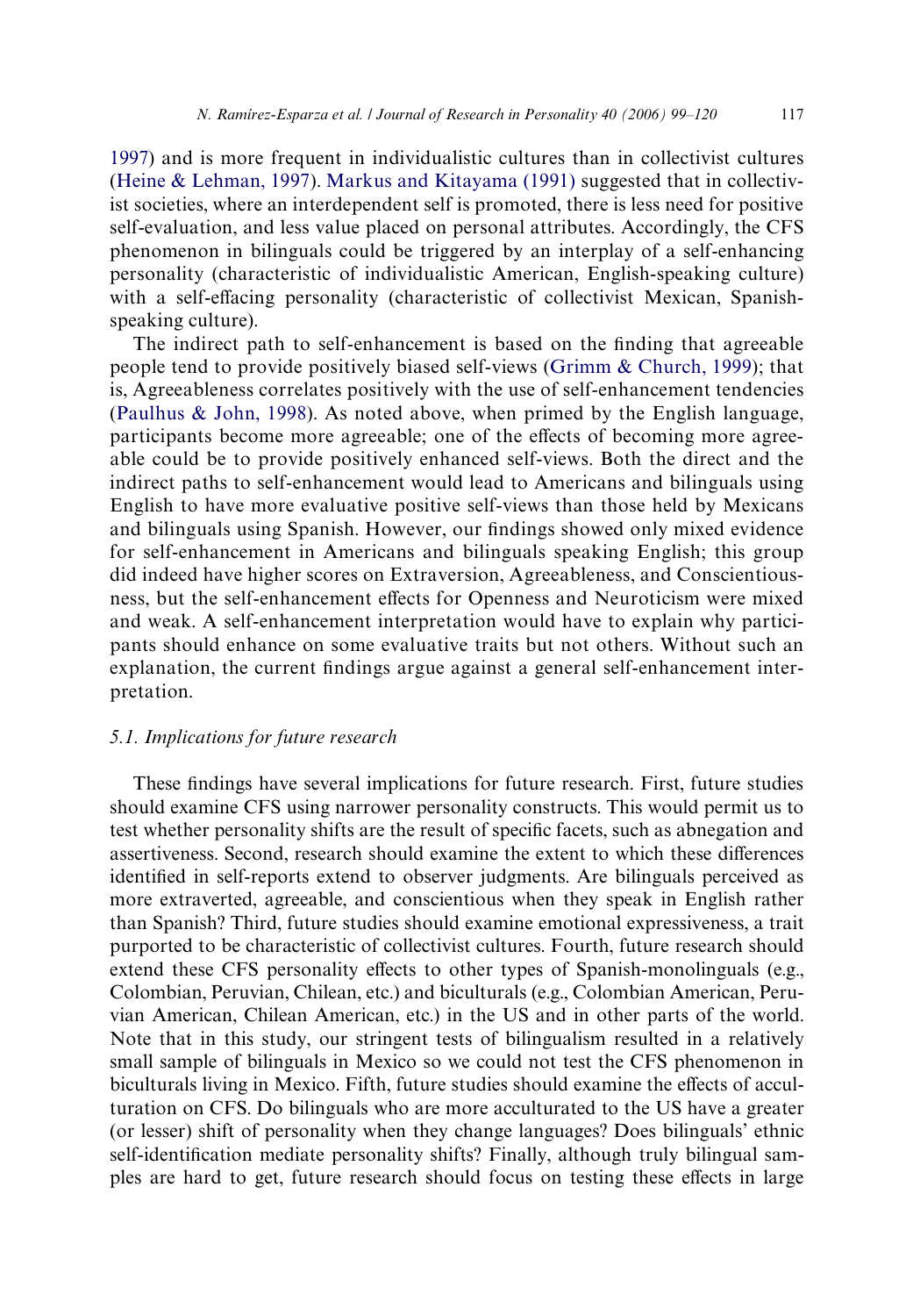samples, especially in populations that were underrepresented in this research (e.g., Mexican-bilinguals living in Mexico). Together, such work will provide a more nuanced understanding of both the basic effects and mechanisms demonstrated in this research.

# **6. Conclusion**

This investigation provides support for the CFS phenomenon [\(Hong et al., 1997,](#page-20-0) [2000](#page-20-0)). This phenomenon reflects the tendency of bicultural individuals (i.e., people who have internalized two cultures, such as bilinguals) to change their interpretations of the world, depending upon their internalized cultures, in response to cues in their environment (e.g., language, cultural icons). The results from the present series of studies suggest that CFS can be primed with something as subtle as the language, and can affect not only their attributions or values, but also their personality.

# **References**

- <span id="page-19-5"></span>Benet-Martínez, V., & John, O. P. (1998). Los Cinco Grades across cultures and ethnic groups: Multitrait– multimethod analyses of the Big Five in Spanish and English. *Journal of Personality and Social Psychology, 75*, 729–750.
- <span id="page-19-4"></span>Benet-Martínez, V., & John, O. P. (2000). Toward the development of quasi-indigenous personality constructs. *American Behavioral Scientist, 44*, 141–157.
- <span id="page-19-0"></span>Benet-Martínez, V., Leu, J., Lee, F., & Morris, M. W. (2002). Negotiating biculturalism: Cultural frame switching in biculturals with oppositional versus compatible cultural identities. *Journal of Cross-Cultural Psychology, 33*, 492–516.
- <span id="page-19-1"></span>Bond, M. H., & Yang, K. (1982). Ethnic affirmation versus cross-cultural accommodation. The variable impact of questionnaire language on Chinese bilinguals from Hong Kong. *Journal of Cross-Cultural Psychology, 13*, 169–185.
- <span id="page-19-11"></span>Caspi, A., & Roberts, B. W. (1999). Personality continuity and change across the life course. In L. A. Pervin & O. P. John (Eds.), *Handbook of personality: Theory and research* (2nd ed., pp. 300–326). New York: Guilford Press.
- <span id="page-19-10"></span>Clauser, B. E., Mazor, K. M.,  $\&$  Hambleton, R. K. (1994). The effects of score group width on the Mantel– Haenszel procedure. *Journal of Educational Measurement, 31*, 67–78.
- <span id="page-19-9"></span>Clearly, T. A., & Hilton, T. L. (1968). An investigation of item bias. *Educational and Psychological Measurement, 28*, 61–75.
- <span id="page-19-6"></span>Díaz-Guerrero, R. (1982). The psychology of the historic-socio-cultural premises. *Spanish Language Psychology, 2*, 383–410.
- <span id="page-19-2"></span>Díaz-Guerrero, R., & Szalay, L. B. (1991). *Understanding Mexicans and Americans: Cultural perspectives in conflict*. New York: Plenum Press.
- <span id="page-19-8"></span>Díaz-Guerrero, R., Díaz-Loving, R., & Rodríguez de Díaz, M. L. (2001). Personality across cultures. In L. L. Adler & U. P. Gielen (Eds.), *Cross-cultural topics in psychology* (2nd ed., pp. 171–184). Westport, CT, US: Praeger Publishers/Greenwood Publishing Group, Inc.
- <span id="page-19-7"></span>Díaz-Loving, R., & Draguns, J. G. (1999). Culture, meaning, and personality in Mexico and in the United States. In Y.-T. Lee, C. R. McCauley, & J. G. Draguns (Eds.), *Personality and person perception across cultures* (pp. 103–126). Mahwah, NJ: Lawrence Erlbaum.
- <span id="page-19-3"></span>Domino, G. (1985). A review of the California Psychological Inventory. In D. J. Keyser & R. C. Sweetland (Eds.), *Test critiques* (Vol. 1(1), pp. 46–157). Kansas City, MO: Test Corporation of America.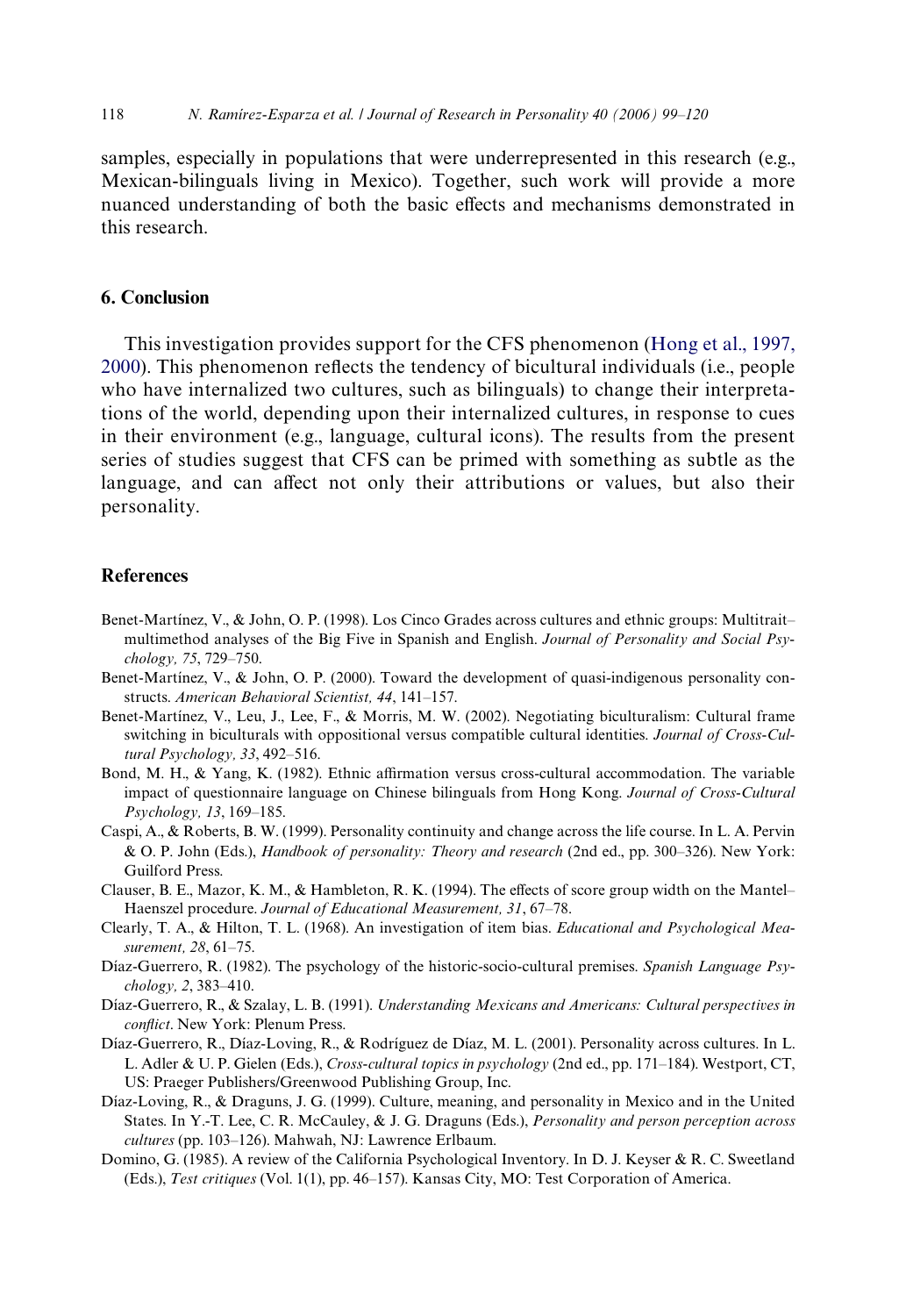- <span id="page-20-5"></span>Ervin, S. M. (1964). Language and TAT content in bilinguals. *Journal of Abnormal and Social Psychology, 68*, 500–507.
- Eysenk, H. (1985). Review of the California Psychological Inventory. In J. V. Mitchell Jr. (Ed.), *The nineth mental measurements yearbook* (Vol. 1). Lincoln, NE: University of Nebraska Press.
- <span id="page-20-14"></span>Freeberg, A. L., & Stein, C. H. (1996). Felt obligation towards parents in Mexican-American and Anglo-American young adults. *Journal of Social and Personal Relationships, 13*, 457–471.
- Goldberg, L. R. (1972). Some recent trends in personality assessment. *Journal of Personality Assessment, 36*, 547–560.
- <span id="page-20-10"></span>Gosling, S. D., Rentfrow, P. J., & Swann, W. B., Jr. (2003). A very brief measure of the Big Five personality domains. *Journal of Research in Personality, 37*, 504–528.
- <span id="page-20-9"></span>Gosling, S. D., Vazire, S., Srivastava, S., & John, O. P. (2004). Should we trust Web-based studies? A comparative analysis of six preconceptions about Internet questionnaires. *American Psychologist, 59*, 93– 104.
- <span id="page-20-18"></span>Grimm, S. D., & Church, A. T. (1999). A cross-cultural study of response biases in personality measures. *Journal of Research in Personality, 33*, 415–441.
- <span id="page-20-1"></span>Grosjean, F. (1982). *Life with two languages*. Cambridge: Harvard University Press.
- <span id="page-20-17"></span>Heine, S. J., & Lehman, D. R. (1997). The cultural construction of self-enhancement: An examination of group-serving biases. *Journal of Personality and Social Psychology, 72*, 1268–1283.
- <span id="page-20-16"></span>Heine, S. H., Lehman, D. R., Markus, H. R., & Kitayama, S. (1999). Is there a universal need for positive self-regard?. *Psychological Review, 106*, 766–794.
- Hofstede, G. (1980). *Culture's consequences: International differences in work-related values*. Beverly Hills, CA: Sage Publications.
- <span id="page-20-0"></span>Hong, Y.-Y., Chiu, C.-Y., & Kung, T. M. (1997). Bringing culture out in front: Effects of cultural meaning system activation on social cognition. In K. Leung, Y. Kashima, U. Kim, & S. Yamaguchi (Eds.), *Progress in Asian social psychology* (Vol. 1, pp. 135–146). Singapore: Wiley.
- <span id="page-20-3"></span>Hong, Y.-Y., Ip, G., Chiu, C.-Y., Morris, M. W., & Menon, T. (2001). Cultural identity and dynamic construction of the self: Collective duties and individual rights in Chinese and American cultures. *Social Cognition, 19*, 251–268.
- <span id="page-20-2"></span>Hong, Y.-Y., Morris, M. W., Chiu, C.-Y., & Benet-Martínez, V. (2000). Multicultural minds: A dynamic constructivist approach to culture and cognition. *American Psychologist, 55*, 709–720.
- <span id="page-20-6"></span>Hull, P. V. (1996). Bilingualism: Some personality and cultural issues. In D. I. Slobin, J. Gerhardt, A. Kyratzis, & J. Guo (Eds.), *Social interaction, social context, and language: Essays in honor of Susan Ervin-Tripp* (pp. 419–434). New Jersey: Lawrence Erlbaum Associates.
- <span id="page-20-8"></span>John, O. P. (1990). The "Big Five" factor taxonomy: Dimensions of personality in the natural language and in questionnaires. In L. A. Pervin (Ed.), *Handbook of personality: Theory and research* (pp. 66–100). New York: Guilford Press.
- <span id="page-20-15"></span>John, O. P., & Srivastava, S. (1999). The Big Five trait taxonomy: History, measurement, and theoretical perspectives. In L. A Pervin & O. P. John (Eds.), *Handbook of personality: Theory and research* (2nd ed., pp. 102–138). New York: Guilford Press.
- <span id="page-20-11"></span>Johnson, B. T., & Eagly, A. H. (2000). Quantitative synthesis of social psychological research. In H. T. Reis & C. M. Judd (Eds.), *Handbook of research methods in social psychology* (pp. 496–528). London: Cambridge University Press.
- <span id="page-20-4"></span>LaFromboise, T., Coleman, H. L., & Gerton, J. (1993). Psychological impact of biculturalism: Evidence and theory. *Psychological Bulletin, 114*, 395–412.
- LaRosa, J., & Díaz-Loving, R. (1991). Evaluación del autoconcepto: Una escala multidimensional [Evaluation of the self-concept: A multidimensional inventory]. *Revista Latinoamericana de Psicología, 23*, 15–34.
- Madsen, M., & Kagan, S. (1973). Mother-directed achievement of children in two cultures. *Journal of Cross-Cultural Psychology, 4*, 221–228.
- <span id="page-20-7"></span>Marín, G., & Marín, B. V. (1991). *Research with Hispanic populations*. Newbury Park, CA: Sage.
- <span id="page-20-13"></span>Markus, H. R., & Kitayama, S. (1991). Culture and the self: Implications for cognition, emotion, and motivation. *Psychological Review, 98*, 224–253.
- <span id="page-20-12"></span>Mellenbergh, G. J. (1982). Contingency table models for assessing item bias. *Journal of Educational Statistics, 7*, 105–118.